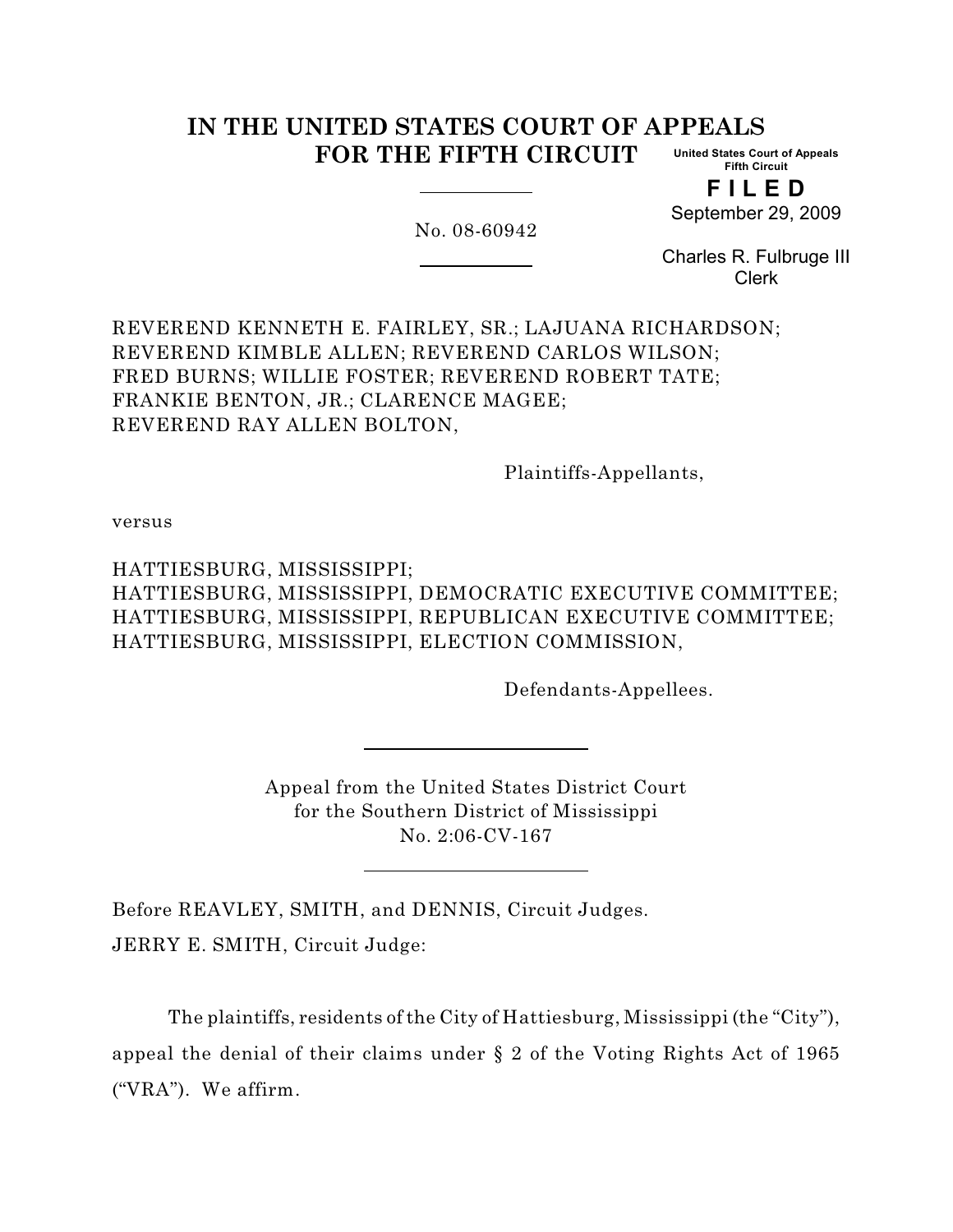I.

A.

This concerns the drawing of districts for municipal elections in the City, and the relevant facts of City government, demographics, and political history are easily summarized. The City employs a mayor-council form of government. *See* MISS. CODE ANN. § 21-8-1. The mayor is elected at-large. The City Council has five members, each of whom is elected from one of the City's five singlemember wards. The wards are demarcated according to Mississippi law, which requires the City to place an equal number of citizens in each ward. *See* MISS. CODE ANN. § 21-8-7.

The 2000 Census indicated a City population of 44,779, of whom 49.9% were white and 47.3% black. The Census also reported a voting-age population of 35,141, of whom 56.5% were white and 40.9% black. In 2001 the City held a general election. Johnny DuPree was elected the City's first black mayor, receiving 53% of the vote and unseating the white incumbent, who received 46%. Three white City Council members were elected, from Wards 1, 3 and 4; two black members were elected, from Wards 2 and 5.

In 2003, the City annexed land, raising the population to 45,446, of whom 50.4% were white and 46.9% black. After the annexation, 56.9% of the votingage population was white and  $40.5\%$  black.<sup>1</sup> Based on the population following the 2003 annexation, the ideal population for each ward was 9,089. *Id.* The populations under the City's current districting plan, implemented after pre-clearance in 2004 (the "2004 redistricting plan"), deviate from that ideal by 4.8%.

The black population now resides mostly in Wards 2 and 5, which have black voting-age populations of 76.2% and 73.1%, respectively. The white population lives mostly in Wards 1, 3, and 4, where there are white voting-age popu-

 $1$  But, 52% of registered voters in 2005 were black and 48% white.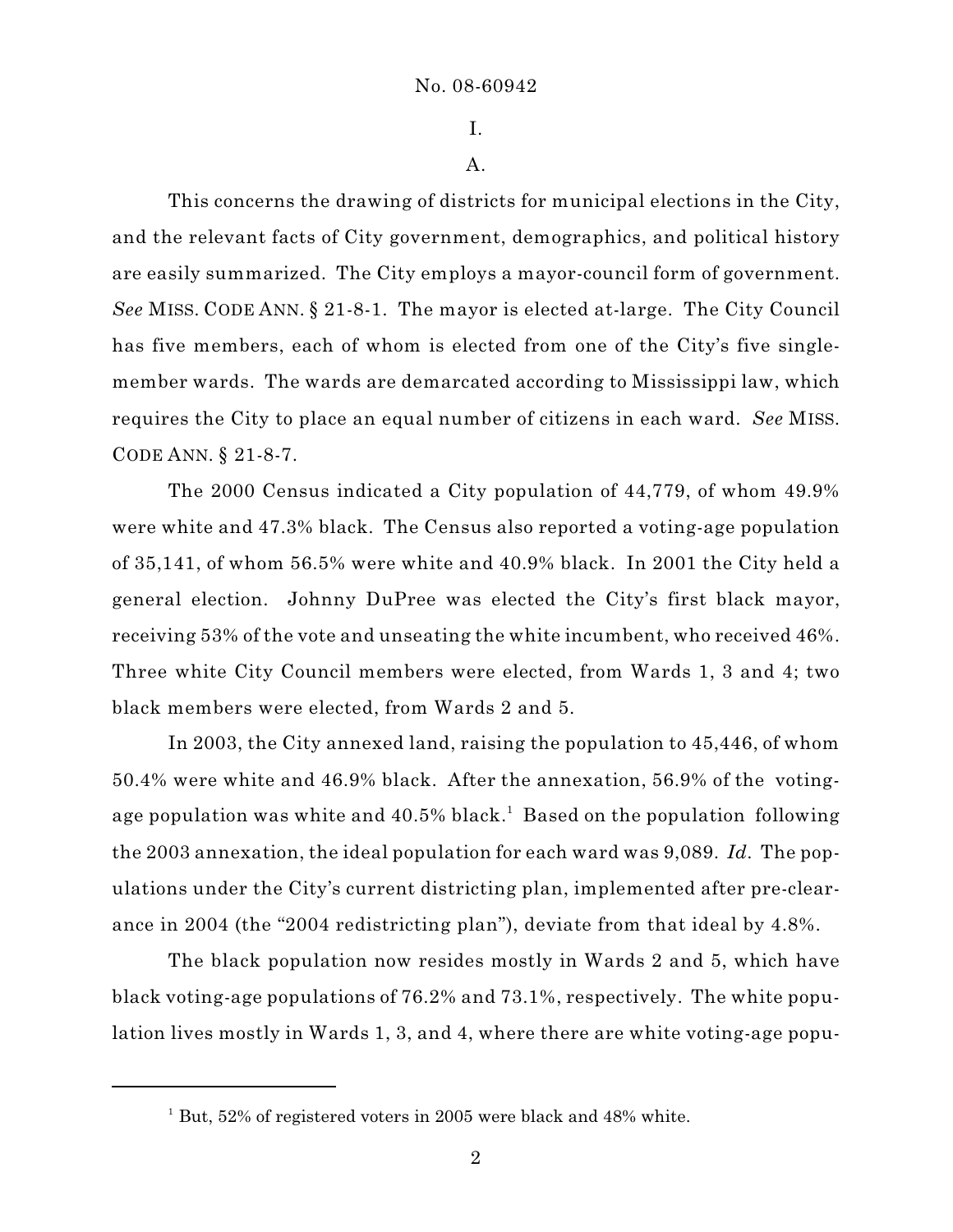lations of 62.9%, 84.9%, and 77.4% respectively. In 2005 the City held another general election. DuPree, the black mayor, was re-elected with 60.9% of the vote, defeating a white challenger with 39.1%. All the incumbent City Council members were re-elected.

Ward 1, one of the City's majority-white wards, is the site of the University of Southern Mississippi ("USM"). Ward 5, which is majority-black, is home to William Carey College ("WCU"). According to the district court and the 2000 Census, almost 3,500 students live in dormitories in the City. Most of those are white, and the vast majority—approximately 3,000 students—live in the USM dormitories in Ward 1.

There are over 5,000 USM students in Ward 1, comprising about 60% of the ward's population. At least 570 students residing in the USM dormitories are registered to vote in the City. The district court, however, found that it was impossible, on the evidence presented, to determine the total number of college students registered to vote in the City or the total number of college students qualifying as City residents.

#### B.

In 2006, the plaintiffs sued to challenge the 2004 redistricting plan. In particular, they objected to the plan's assignment of USM students to Ward 1 and alleged that the plan unnecessarily packed black voters into Wards 2 and 5. Those two elements of the 2004 redistricting plan, the plaintiffs claimed, left the City's black voters unable to control Ward 1 and elect a third black City Council member. Plaintiffs alleged that, as a result, under the totality of the circumstances, the plan deprived black voters of the equal opportunity to participate in the political process and to elect representatives of their choice, thus violating § 2 of the VRA. The plaintiffs also asserted that the plan violates the "one person, one vote" principle of the Equal Protection Clause of the Fourteenth Amend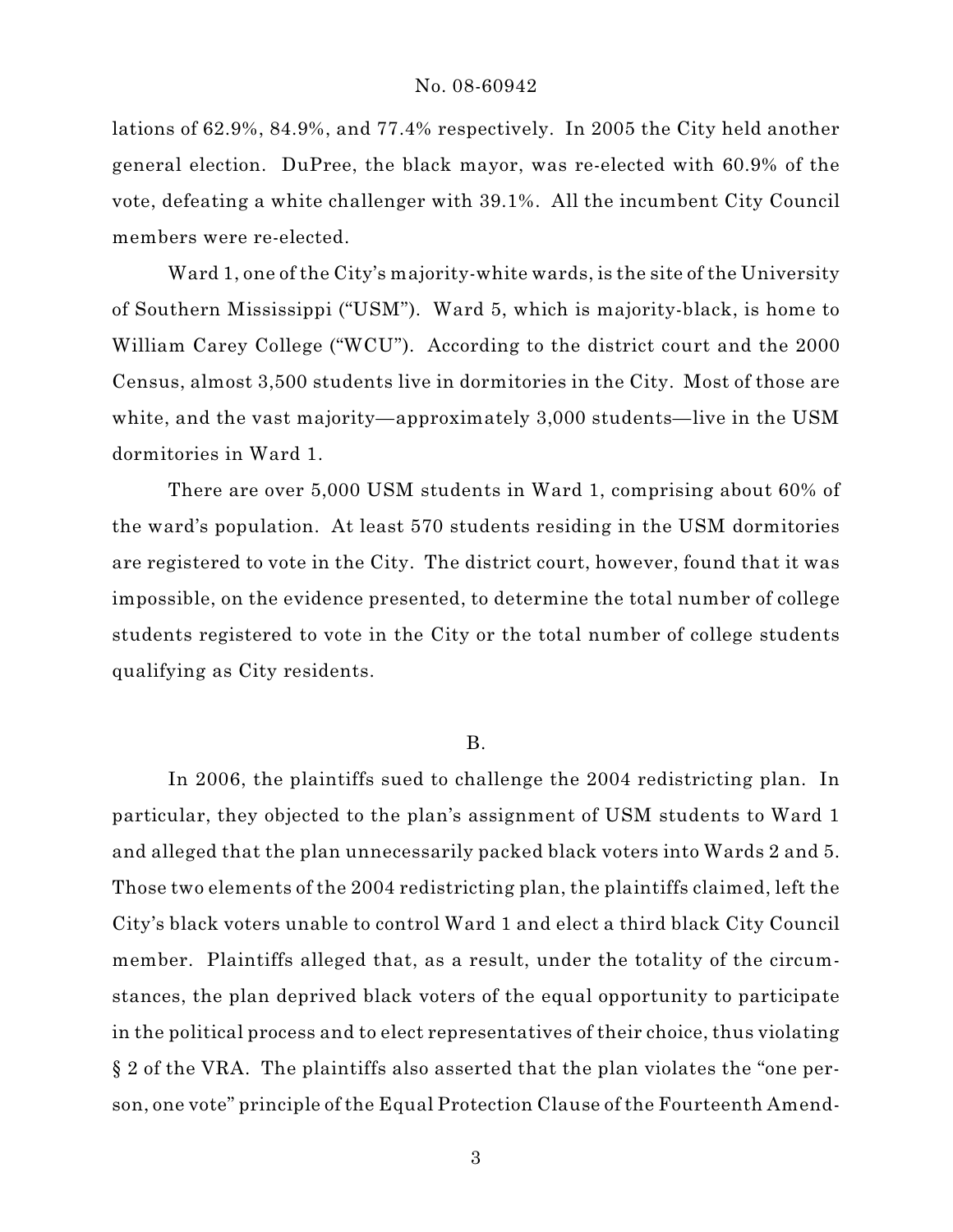ment.

The district court issued judgment for the City. Plaintiffs appeal.

# II.

Section 2 of the VRA forbids state and local voting procedures that "result[] in a denial or abridgement of the right of any citizen of the United States to vote on account of race[.]"  $42 \text{ U.S.C.}$  § 1973(a). A § 2 violation is shown if, "based on the totality of circumstances," members of a racial group "have less opportunity than other members of the electorate to participate in the political process and to elect representatives of their choice." *Id.* § 1973(b). To establish a § 2 violation on a vote-dilution theory, courts apply the two-part framework in *Thornburg v. Gingles*, 478 U.S. 30 (1986).

First, plaintiffs must satisfy, as a threshold matter, three preconditions. Specifically, the minority group must demonstrate that: (1) it is sufficiently large and geographically compact to constitute a majority in a[n additional] single-member district; (2) it is politically cohesive; and (3) the white majority votes sufficiently as a bloc to enable it—in the absence of special circumstances—usually to defeat the minority's preferred candidates. Failure to establish all three of these elements defeats a [§ 2] claim. Second, if the preconditions are proved, plaintiffs must then prove that based on the totality of the circumstances, they have less opportunity than other members of the electorate to participate in the political process and to elect representatives of their choice.

*Sensley v. Albritton*, 385 F.3d 591, 595 (5th Cir. 2004) (alterations, citations, and

quotation marks omitted).

This court reviews *de novo* the legal standards the district court applied to determine whether [§ 2] has been violated. However, because [§ 2] vote dilution disputes are determinations peculiarly dependent upon the facts of each case that require an intensely local appraisal of the design and impact of the contested electoral mechanisms, we review the district court's findings on the *Gingles* threshold requirements and its ultimate findings on vote dilution for clear error.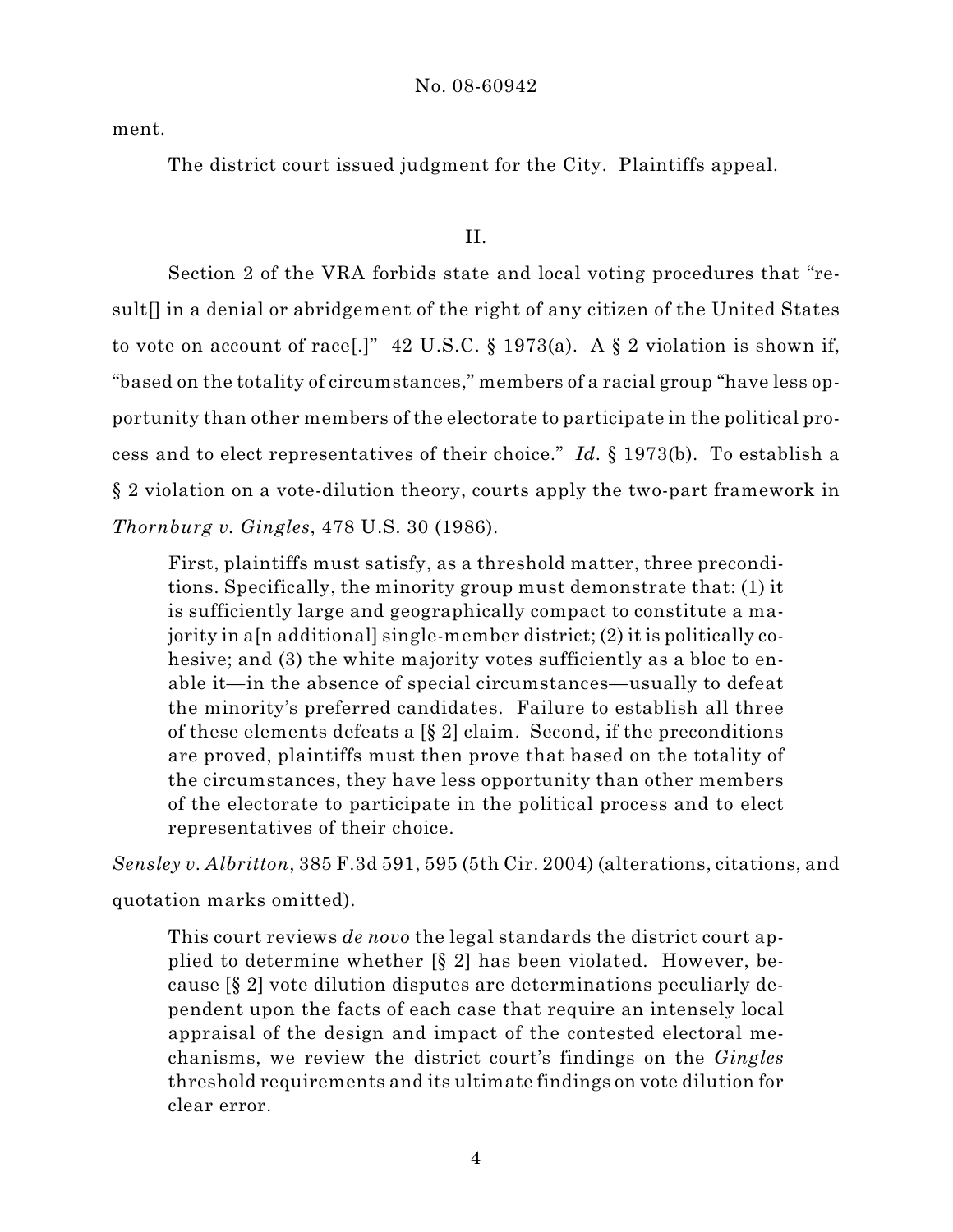Id. (citations and quotation marks omitted).

The district court found that the plaintiffs had not proven the first of the three *Gingles* preconditions and so had not made out a *prima facie* case for violation of the VRA. $^2$  In the alternative, the court found that the plaintiffs had failed to prove deprivation of equal opportunity under the totality of the circumstances. The plaintiffs take issue with both findings.

# A.

To prove the first *Gingles* precondition, the plaintiffs were required to show "the possibility of creating more than the existing number of reasonably compact districts with a sufficiently large minority population to elect candidates of its choice." *Johnson v. DeGrandy*, 512 U.S. 997, 1008 (1994). Such districts are called "majority-minority" districts.<sup>3</sup>

The plaintiffs speak of three redistricting plans they placed before the district court, each capable of creating a black majority in Ward 1: (1) the exclusion of dormitory college students from the City's population base for districting purposes, (2) the equal division of USM dormitory students among all five wards instead of placing all of them in Ward 1, and (3) redrawing the City's wards to create a third majority-minority district without excluding the students.<sup>4</sup> The

The district court found that the plaintiffs had proven the second and third *Gingles* <sup>2</sup> preconditions.

<sup>&</sup>lt;sup>3</sup> To the extent that the plaintiffs argue for creation of a "swing" or "equal opportunity" ward in which the black population would form a larger minority and make black candidates more competitive than they are now, the argument is foreclosed by *Bartlett v. Strickland*, 129 S. Ct. 1231, 1246 (2009) (plurality), which held that "a party asserting § 2 liability must show by a preponderance of the evidence that the minority population in the potential election district is greater than 50 percent," at least where intentional discrimination is not at issue. Thus, the VRA does not permit this court to mandate creation of swing wards, but only majority-minority ones.

<sup>&</sup>lt;sup>4</sup> The plaintiffs do not fully explain the difference between the second and third plans. (continued...)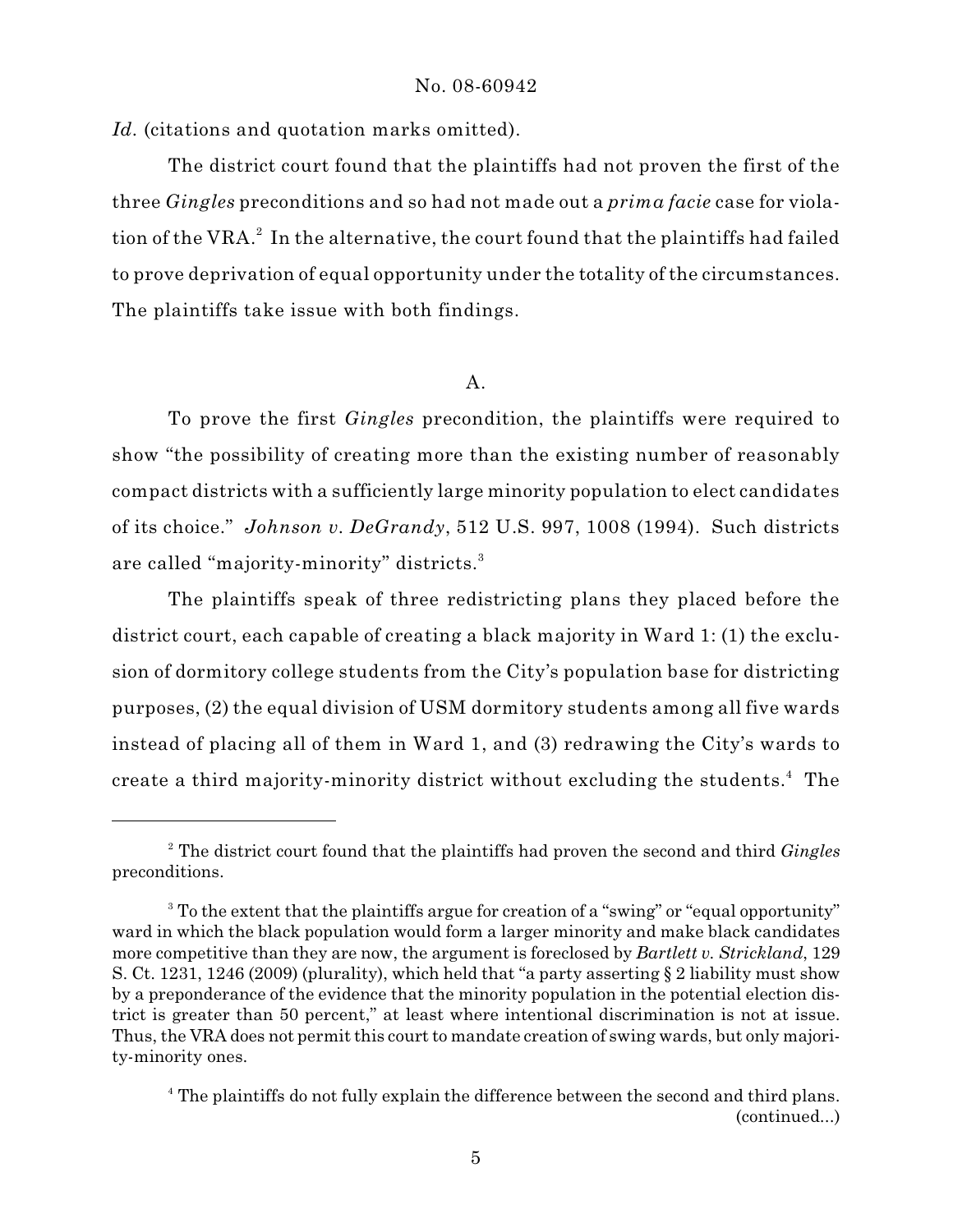district court expressly rejected the first, which was the one the plaintiffs presented in an illustrative redistricting plan, but did not mention the other two. The plaintiffs, in their sole briefed argument countering the district court's *Gingles* preconditions findings, take issue with that omission.

The district court in a VRA case is required to discuss all substantial evidence contrary to its opinion. "[F]ailure to take note of substantial contrary evidence presented by" the losing party justifies "remand[ing] the case for further findings," *Velasquez v. City of Abilene*, 725 F.2d 1017, 1020-21 (5th Cir. 1984), because without discussion of such evidence "there is no way for this court to tell whether the court's [findings of fact are] clearly erroneous," *id.* at 1023.<sup>5</sup> The question, then, is whether the evidence the plaintiffs want treated as redistricting plans constitutes substantial evidence that the court was bound to consider.

The district court's obligation to discuss the evidence before it, we note at the outset, was not unbounded. The court was certainly never required to discuss the *entirety* of the evidence presented or even the entirety of the plaintiffs' own evidence, $6$  nor could the mere presence in the record of other evidence supporting the plaintiffs have been enough to trigger the court's obligation to discuss contrary evidence. "We will not consider arguments . . . that [were] not pre-

 $4$  (...continued)

Unless USM students living in Ward 1 dormitories were to be arbitrarily and counterfactually treated as residents of wards where they do not live (and there is some record evidence to suggest that is what the plaintiffs have in mind, R. 606), we see no way to divide those students among the five wards except by drawing ward lines through the campus. Nonetheless, we follow the plaintiffs' structure, noting that the vagueness of the two latter plans invites skepticism.

 $\delta$  The district court is also required to explain its reasoning in VRA cases in a way suitable for review, and if it does not, this court will remand for it to do so. *Westwego Citizens for Better Government v. City of Westwego* ("*Westwego*"), 872 F.2d 1201, 1203-04 (5th Cir. 1989). Though the plaintiffs invoke *Westwego*, the district court's factual findings and legal analysis are thorough and detailed and so meet that standard easily.

*LULAC v. Roscoe Indep. Sch. Dist.*, 123 F.3d 843, 846 (5th Cir. 1997) (citing *Rollins* 6 *v. Fort Bend Indep. Sch. Dist.*, 89 F.3d 1205, 1221 (5th Cir. 1996)).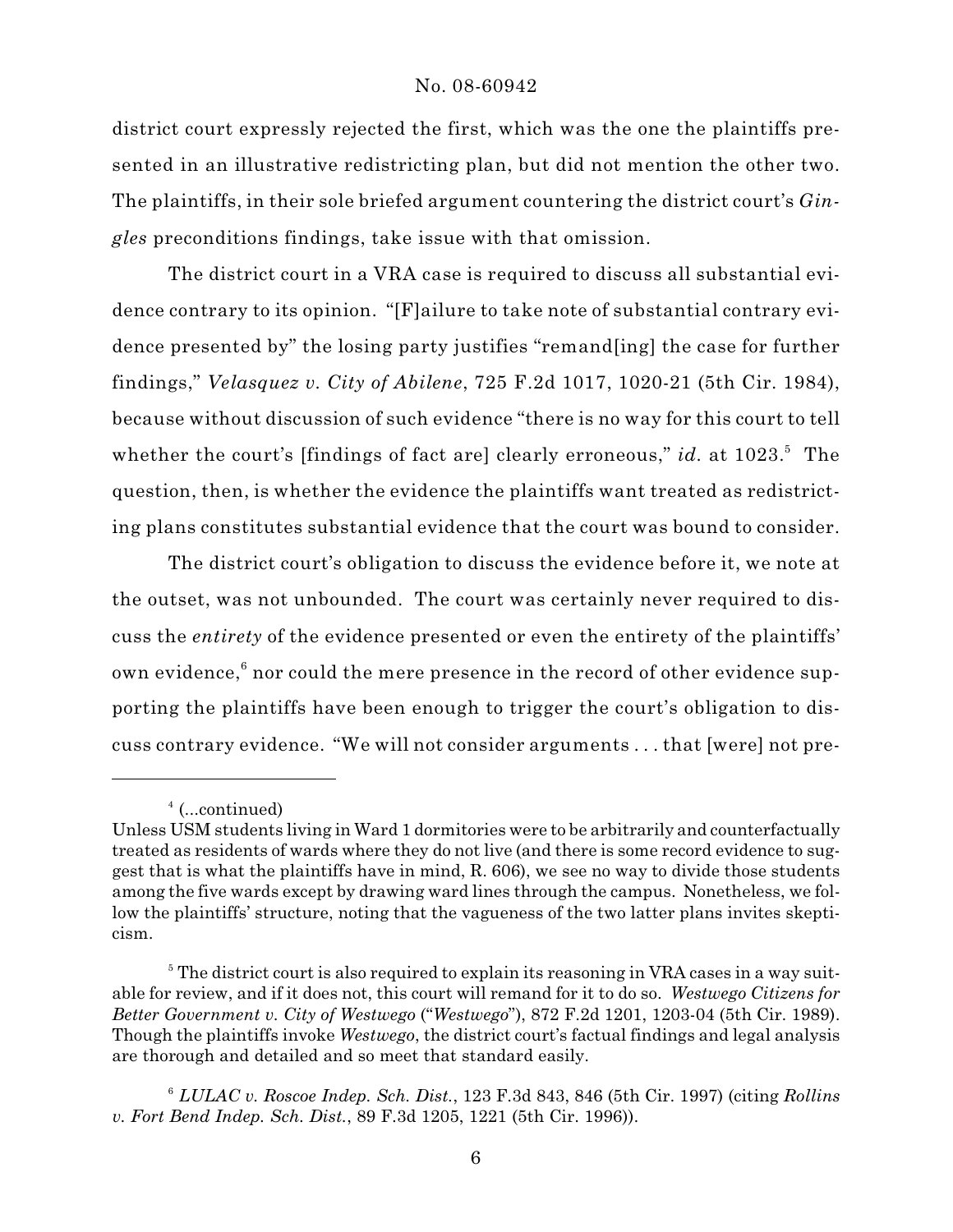sented to the district court."<sup>7</sup>

That general principle applies with full force to VRA claims; in fact, the need for a developed district court record is especially acute in VRA cases. *Westwego*, 872 F.2d at 1203 (citing *Velasquez*, 725 F.2d at 1021). Without sufficiently detailed evidence, a court is flatly unable to evaluate whether a possible redistricting scheme would establish legally adequate districts consistent with traditional districting principles such as compactness, contiguity, maintaining communities of interest, and respect for incumbency. *Sensley*, 385 F.3d at 597-98; *Prejean v. Foster*, 227 F.3d 504, 512 & n.12 (5th Cir. 2000). Requiring the district court to fish through the record for evidence that might conceivably support redistricting approaches that were never urged by the plaintiffs or presented as developed plans would be downright perverse.

For that reason, to establish the first *Gingles* precondition, plaintiffs typically have been required to propose hypothetical redistricting schemes and present them to the district court in the form of illustrative plans.<sup>8</sup> After all, the plaintiffs bear the burden of proof in a VRA case, and any lack of record evidence on VRA violations is attributed to them, not the district court. *Roscoe*, 123 F.3d at 846.

In short, it was solely the plaintiffs' responsibility to develop theories supporting their VRA claims and to provide the district court with the evidentiary

*See Benefit Recovery, Inc. v. Donelon*, 521 F.3d 326, 329 (5th Cir.) ("[W]e require a par-7 ty to do more than just raise an argument; the contention must be pressed so that the district court has had an opportunity to rule on it."), *cert. denied*, 129 S. Ct. 201 (2008); *see also Tel-Phonic Servs. Inc. v. TBS Int'l Inc.*, 975 F.2d 1134, 1137 (5th Cir. 1992) ("A party will not be heard to appeal the propriety of an order to which it agreed."). Thus, if the district court did not discuss contrary evidence to which the plaintiffs did not draw the court's attention, objections based on the court's *Velasquez* duty may be waived.

*See Magnolia Bar Ass'n, Inc. v. Lee*, 994 F.2d 1143, 1151 n.6 (5th Cir. 1993) (observing <sup>8</sup> that the first *Gingles* precondition "specifically contemplates the creation of hypothetical districts").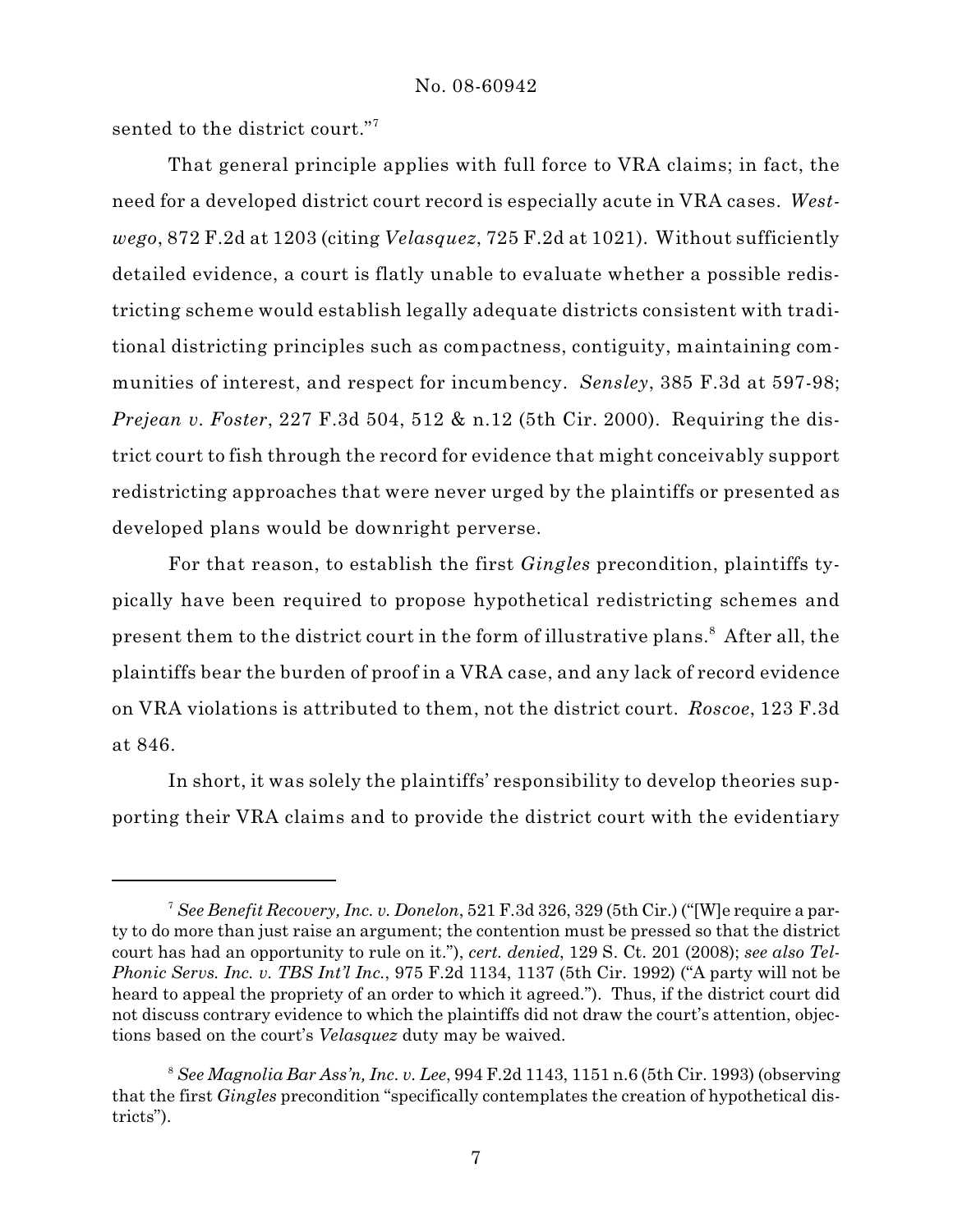basis for evaluating them. If VRA plaintiffs want the district court to consider plans for creation of additional majority-minority districts, or to rely on appeal on the district court's obligation to consider evidence supporting those plans, they must press them by developing arguments and evidence in support.<sup>9</sup> Unless the plaintiffs raised the two alternative approaches and supported them with evidence bearing on their legal adequacy, the district court was under no obligation to consider them or to go through the meaningless formality of reciting their insufficiency.

In finding that the plaintiffs had not established the first *Gingles* precondition, the district court examined the sole proposed redistricting plan that the plaintiffs brought as evidence. The plaintiffs' expert as to that precondition, William Cooper, testified that he had been hired to determine "whether it would be possible . . . [to create] a black majority district . . . after removing the dorm students at" USM and WCU. R.  $480$ <sup>10</sup> That was the question he studied and the only one he testified to on direct examination. Though Cooper, in his response to the plaintiffs' last question on direct examination, suggested that there might be "other possibilities" for redistricting that would create a third majority black ward, the plaintiffs did not follow up on that suggestion and, instead, immediately tendered Cooper for cross-examination. R. 520-21. Cooper then conceded on cross-examination that he "didn't do an illustrative plan with the students" included and that he "would have to do another illustrative plan" to testify about such an approach to redistricting. R. 621.

Nor did plaintiffs' other witnesses indicate any alternative redistricting

<sup>&</sup>lt;sup>9</sup> At the same time, VRA plaintiffs are entitled to make strategic decisions about which redistricting theories to press in court and which to omit.

<sup>&</sup>lt;sup>10</sup> Cooper granted on direct examination that some City residents—at a minimum, those living in dormitories but not registered to vote—would be excluded in the process. R. 494. The district court noted and relied on that flaw.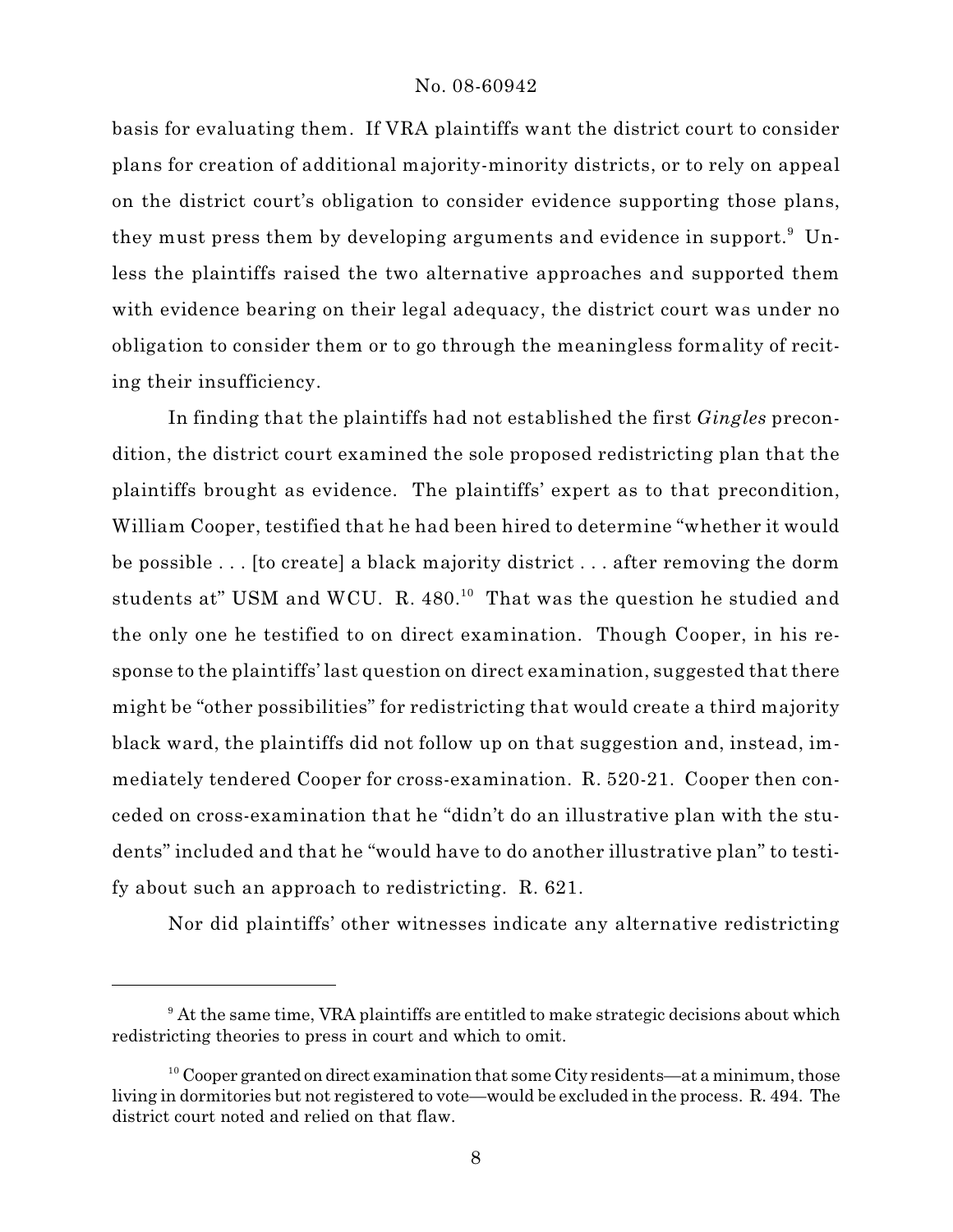plan. To the contrary, another of their witnesses, Deborah Delgado, testified that she thought it was "unfair" that inclusion of the USM students increased the City's white voting age population. R. 354. Even the plaintiffs believed at trial that they were presenting only the student exclusion plan and no other: Plaintiffs' counsel, in fact, referred to that plan as though it were the only one being propounded, stating to the court that "the existing plan is already in evidence" and that Cooper "ha[d] already covered it." R. 653. Plaintiffs never presented the other two plans; they certainly did not "press" them. *See Benefit Recovery*, 521 F.3d at 329.

The plaintiffs base their supposed alternative plans primarily on colloquies during Cooper's cross-examination. Cooper volunteered his suggestion that the dormitory students could be split among the five wards; the City did not elicit it, R. 545, and the plaintiffs never returned to it on cross-examination, R. 625. Cooper presented no evidentiary support for it; certainly neither he nor any other witness testified that it should actually be adopted.

Moreover, it is obviously questionable whether splitting members of geographically contiguous communities in interest, *i.e.*, the colleges, into separate constituencies would have been legally satisfactory. Courts are expected, in evaluating redistricting plans, to take into account "traditional districting principles such as maintaining communities of interest and traditional boundaries," *Sensley*, 385 F.3d at 596 (quoting *Abrams v. Johnson*, 521 U.S. 74, 92 (1997)), but the plaintiffs never presented a map, for example, showing what such districts would look like, leaving the district court unable to determine whether those requirements would be met, *id.* (explaining that "the shape of a [proposed majority-minority] district certainly cannot be disregarded in a compactness inquiry"). Any plan that split USM into multiple wards, furthermore, would be highly suspect on its face. *Id.* at 598.

The plaintiffs have brought no legal argument, either here or in the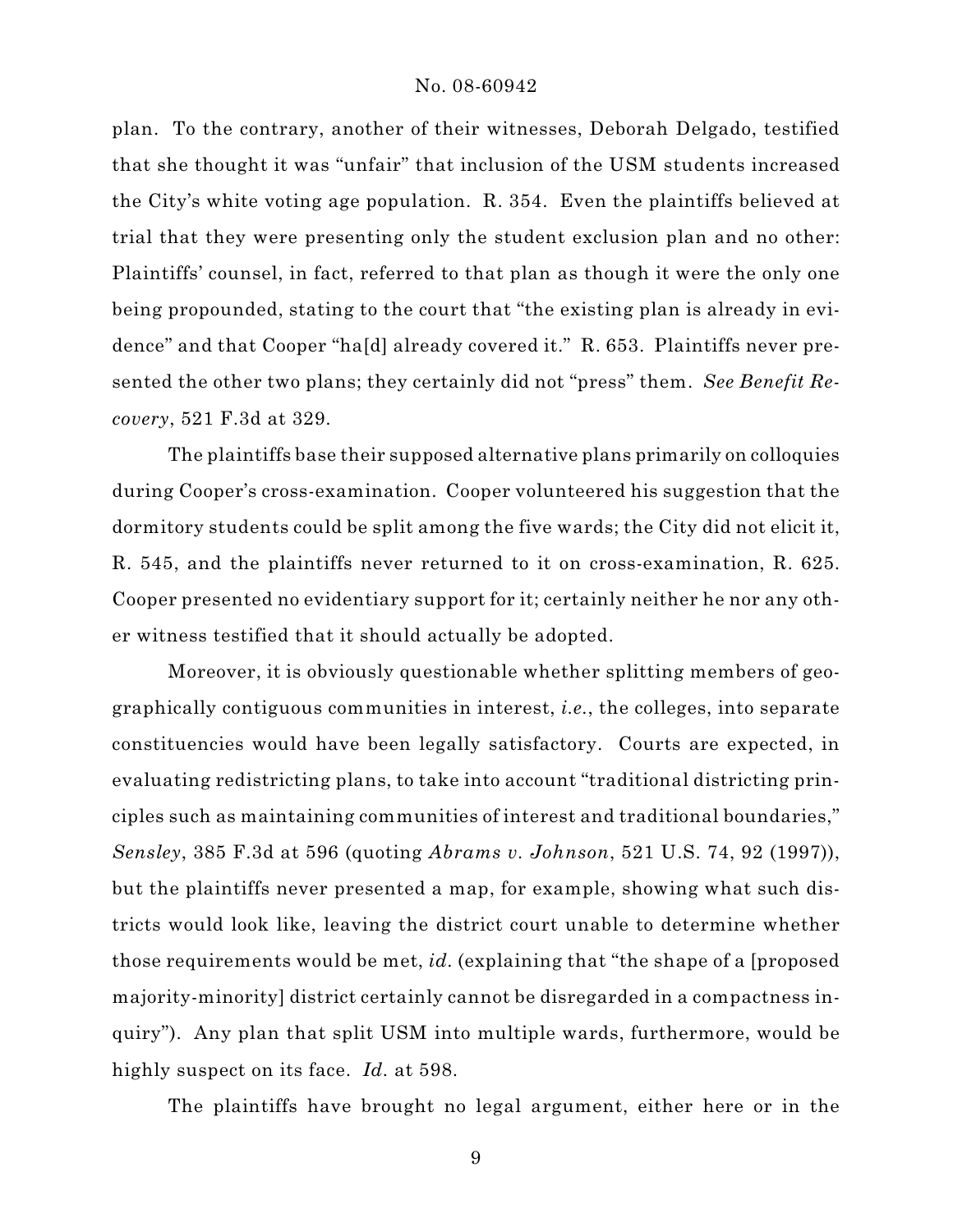district court, that justifies assigning dormitory students, for districting purposes, to wards in which they do not actually live.<sup>11</sup> Cooper also conceded that, depending on how many of the college students are City residents, dividing the students up might have led to impermissible variations between the ward voting populations; Cooper acknowledges that he did not have the data necessary to predict whether it would. R. 585-88, 605-09.

The plaintiffs, then, failed to present evidence constituting a redistricting plan that would have shown either the factual or legal possibility of creating a third majority-minority district by dividing the dormitory students among the wards. In no case have we remanded for consideration of evidence the plaintiffs themselves did not present, and we doubt that the district court's failure to consider evidence that appeared only on cross-examination of the losing party's witnesses could support remand under *Velasquez*. In the absence of an illustrative plan or testimony, the district court was not presented with substantial evidence it was obligated to discuss. $12$ 

As for the third "plan"—drawing three majority black districts without making any special arrangements for the students—the same observations and conclusions hold. In the sections of the trial record the plaintiffs cite as support, Cooper testified (again, for the first time on cross examination) that "maintain-

R. 606 (emphasis added).

 $11$  As Cooper testified on cross-examination,

<sup>[</sup>Y]ou can improve the plan in terms of the voting power of voters in Ward 1 because you're still going to get a turnout of several hundred registered voters *who live in the dorms in Ward 1 who have actually been apportioned to other wards in a sense*. But it would—it would make the plan much more fair from that standpoint.

 $12$  For similar reasons, we attach little evidentiary significance to plaintiffs' counsel's cross-examining the City's expert about the physical and geographical possibility of redrawing the ward boundaries to include different portions of the USM campus. R. 778-80.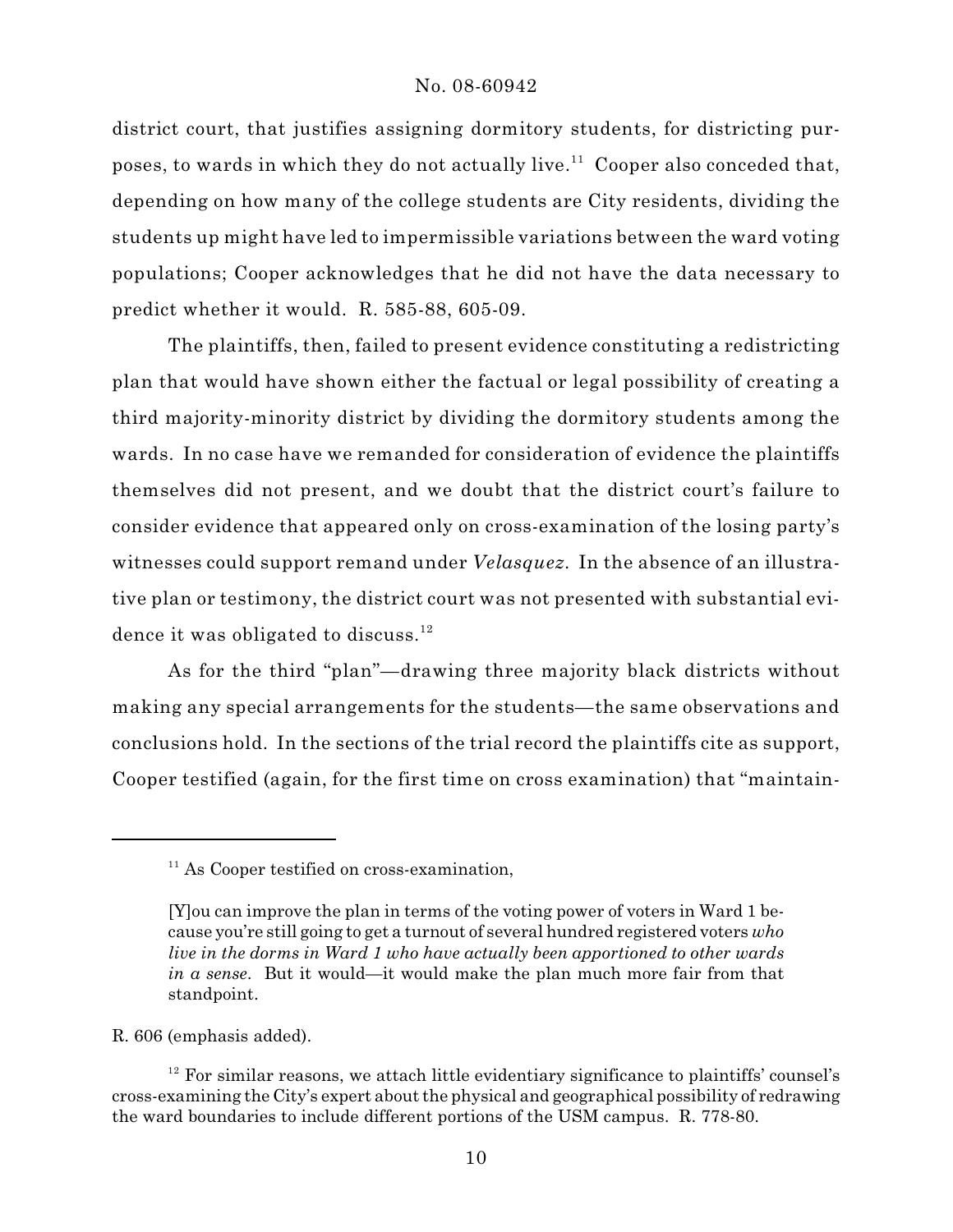[ing] a third majority black ward" by that approach would be possible only if the black voting age population percentages in Wards 2 and 5--the two majorityminority wards--were drawn down "to at least the high fifties," in which case they would be "more competitive" between black and white candidates and "could well elect a white candidate." R. 610-12. Cooper expressed doubt about whether Wards 2 or 5 would even count as majority-minority districts under such a plan;<sup>13</sup> he did not urge the court to adopt that approach. R. 612. The third plan was therefore not before the district court sufficiently for the court to evaluate it.

In short, the only plan the plaintiffs developed in the district court was the one involving exclusion of dormitory students, including an unknown number of City residents, from the City's population for redistricting decisions. The two alternative plans the plaintiffs press on appeal were never asserted in the district court. Without any possibility of performing the legally-required evaluation, the court could hardly have concluded, as the first *Gingles* precondition requires, that a third majority-minority district would have been feasible if the students were included.<sup>14</sup> We therefore reject the plaintiffs' claim that the district court was obligated to consider any approach to redistricting but the one they actually presented in their illustrative plan.

 $13$  That reticence is understandable, given that the ability of the cohesive black populations in the resulting districts to "elect candidates of [their] choice" would have been very uncertain. The plaintiffs may not even have wanted to present a plan that would create a third majority-minority ward at the expense of voting strength in the present ones.

 $14$  In *Gingles*, 478 U.S. at 50 n.17, the Court provided that it is sufficient that a plaintiff show that a workable plan for another minority-controlled voting district is possible; the plaintiff's plan need not be an ultimate solution. *Houston v. Lafayette County*, 56 F.3d 606, 611 (5th Cir. 1995). There is a world of difference, though, between well-developed, legally-adequate plans that can be adjusted during implementation and vague implications of hypothetical approaches to redistricting that might be inferred from the record on appeal by losing plaintiffs. Leaving details to the political process is one thing; leaving initial development of the plan to the district court is quite another.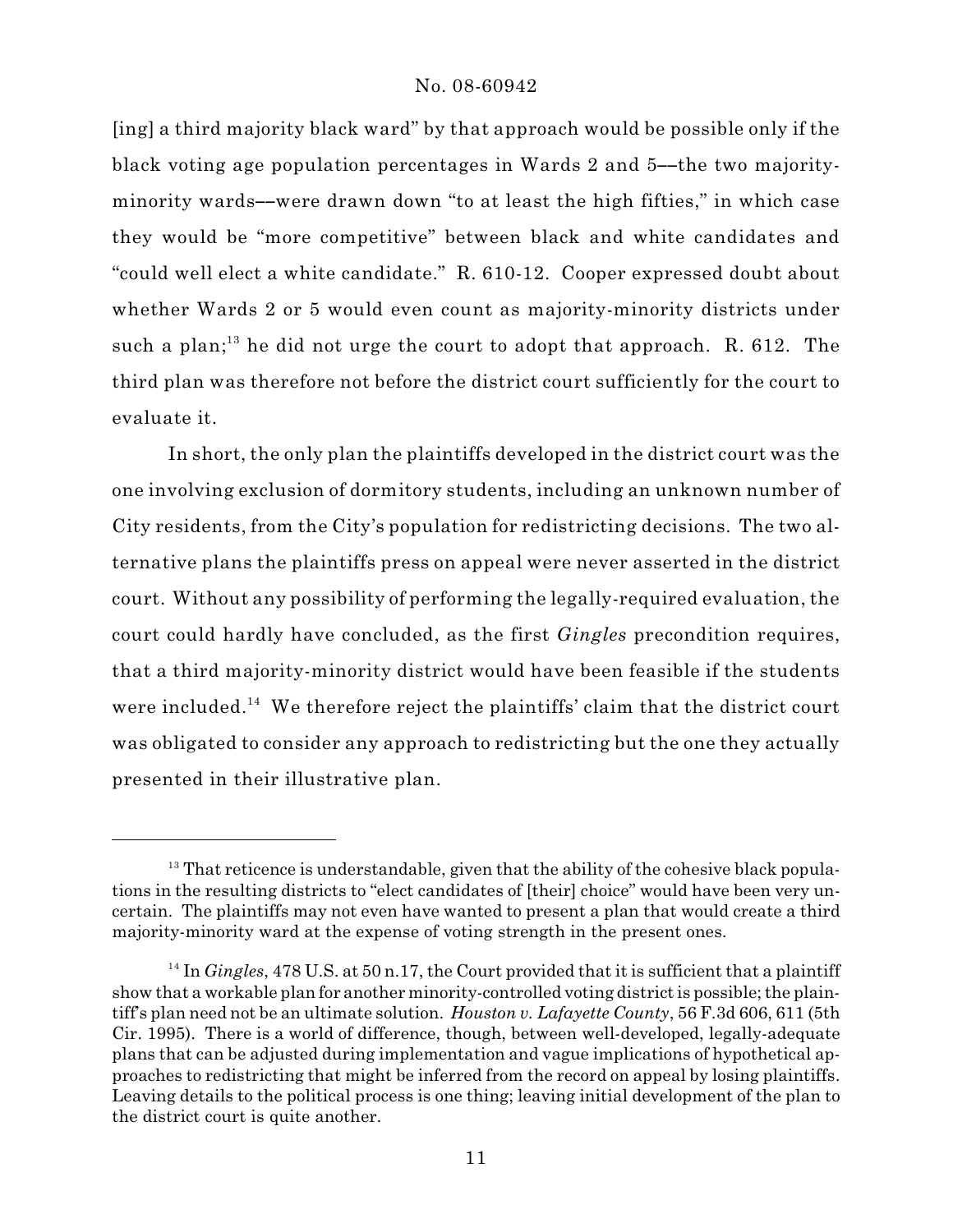There is no error in the district court's rejection of the plaintiffs' plan involving student exclusion. Section 2 of the VRA "is not concerned with maximizing minority voting strength[.]" *Strickland*, 129 S. Ct. at 1248; *see also DeGrandy*, 512 U.S. at 1017. The plaintiffs' theory, in their illustrative plan, seems to have been that removing the dormitory students, whether legal residents or not, from districting calculations would reduce the ideal number of officially-counted residents per district. Because the excluded students are mostly white, that would have made it easier to create a third majority black ward.

In other words, the plaintiffs wished the district court to order the City to redistrict based on fictional population data, namely the pretense that a number of City residents were not there. Although resident students would still have been actually present, and therefore able to vote, the plaintiffs evidently assumed that lower voter turnout among the students, R. 354, 365-66, would have protected the electoral power of the inflated black majorities. Nothing in Cooper's testimony or report suggests how to avoid excluding resident students.

Though "aliens, transients, short-term or temporary residents, or persons denied the vote for conviction of crime" may be excluded for voter apportionment purposes, *Burns v. Richardson*, 384 U.S. 73, 92 (1966); *see also Boddie v. City of Cleveland*, 297 F. Supp.2d 901, 905-06 (N.D. Miss. 2004)*, bona fide* City residents certainly may not be.<sup>15</sup> No authority supports or permits the solution the plaintiffs proposed. Because they did not explain how the unconstitutional exclusion of residents in the course of implementing their desired redistricting plan

<sup>&</sup>lt;sup>15</sup> See, e.g.,  $Reynolds$  v. Sims, 377 U.S. 533, 576 (1964) (discussing "[t]he right of a citizen to equal representation and to have his vote weighted equally with those of all other citizens"). In *Fairley v. Patterson*, 493 F.2d 598, 602 (5th Cir. 1974), an earlier VRA case concerning the City, this court examined a redistricting plan that would have excluded all USM and WCU students living in dormitories or fraternity houses. The court never reached the merits of the plan, however, deciding the case instead on standing. *Id.* at 603-04.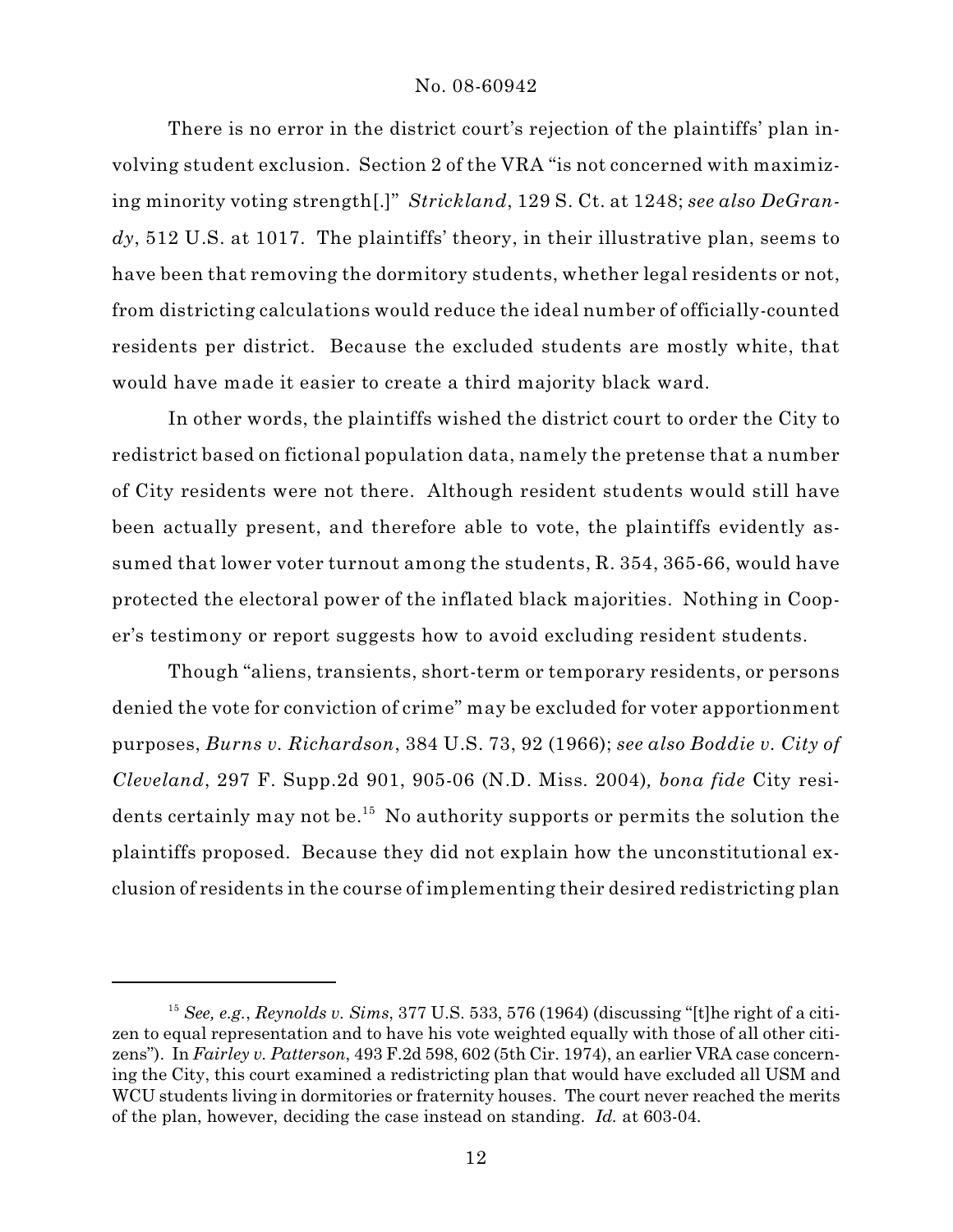could be avoided,<sup>16</sup> the district court was correct in rejecting it.

# B.

In the alternative, the district court concluded that even if the three *Gingles* preconditions were met, the plaintiffs still had not satisfied the totality-ofcircumstances test. Plaintiffs argue that that was error. Having affirmed the district court's conclusion with respect to the first *Gingles* precondition, we need not reach the totality analysis at all. Nonetheless, for the sake of completeness, we consider and reject the plaintiffs' objections.

The Supreme Court has pointed to a number of factors derived from the VRA's legislative history as essential for weighing the totality of circumstances:

[1] the history of voting-related discrimination in the State or political subdivision;

[2] the extent to which voting in the elections of the State or political subdivision is racially polarized;

[3] the extent to which the State or political subdivision has used voting practices or procedures that tend to enhance the opportunity for discrimination against the minority group[;]

[4] the extent to which minority group members bear the effects of past discrimination in areas such as education, employment, and health, which hinder their ability to participate effectively in the political process;

[5] the use of overt or subtle racial appeals in political campaigns;

[6] the extent to which members of the minority group have been elected to public office in the jurisdiction[;]

 $16$  In their reply brief, plaintiffs note that they "could have undertaken a study" to determine which dormitory students were legal residents. That makes no difference; it was their burden *actually to do so*, and they bear the consequences of their failure to present evidence on the subject. *Roscoe*, 123 F.3d at 846. (We doubt, however, that the result would have changed.)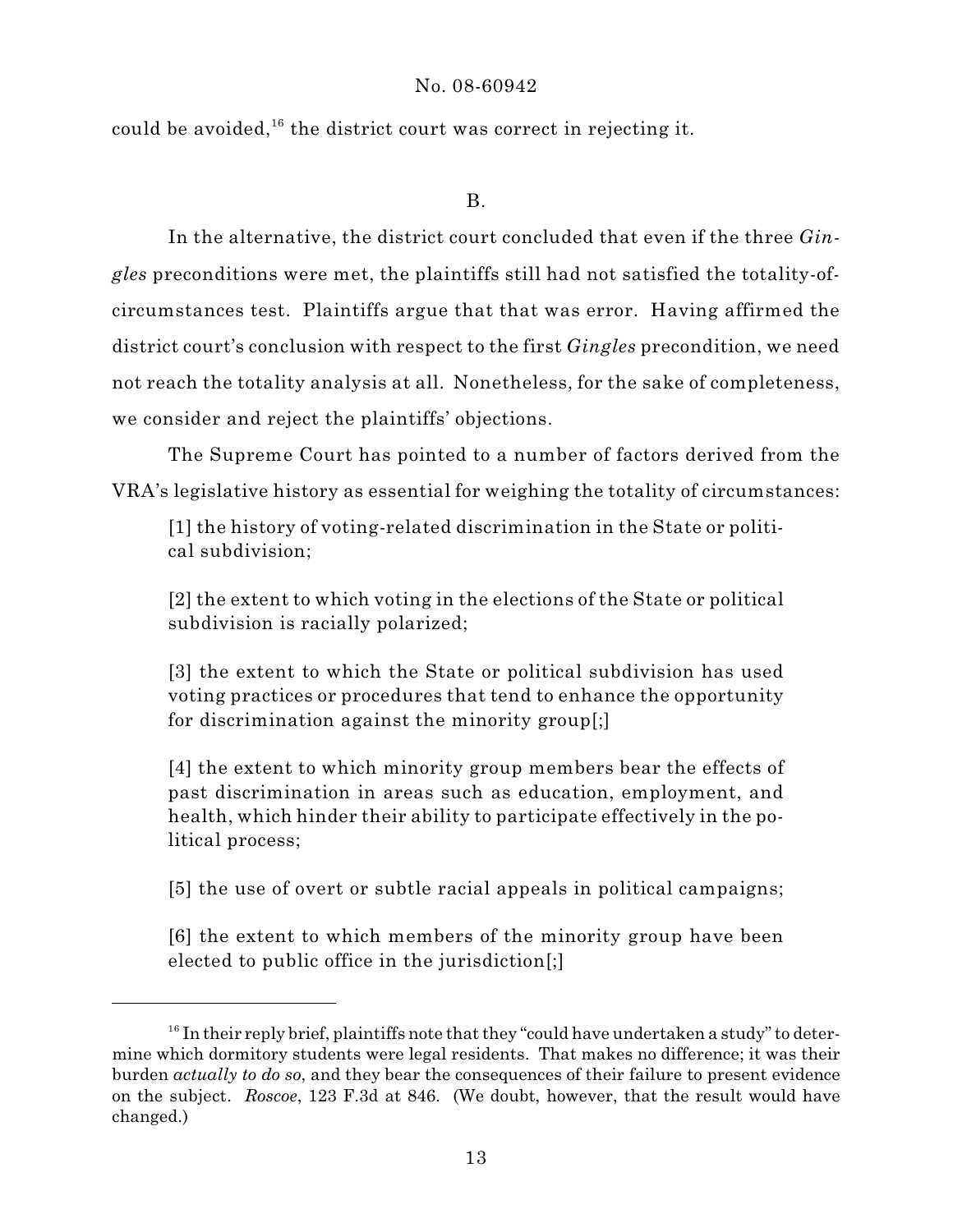[7] evidence demonstrating that elected officials are unresponsive to the particularized needs of the members of the minority group[;]

[8] [evidence] that the policy underlying the State's or the political subdivision's use of the contested practice or structure is tenuous[;]

[9] whether the number of districts in which the minority group forms an effective majority is roughly proportional to its share of the population in the relevant area[.]

*LULAC v. Perry*, 548 U.S. 399, 426 (2006) (citing *Gingles*, 478 U.S. at 44-45; *DeGrandy*, 512 U.S. at 1000).

The district court applied and interpreted these factors correctly as a matter of law—certainly the plaintiffs have not directed our attention to any legal errors—and so we review the district court's determinations for clear error only. A clearly erroneous finding is one that leaves "the reviewing court on the entire evidence . . . with the definite and firm conviction that a mistake has been committed." *Anderson v. City of Bessemer City*, 470 U.S. 564, 573 (1985) (quoting *United States v. United States Gypsum Co.*, 333 U.S. 364, 395 (1948)).

If the district court's account of the evidence is plausible in light of the record viewed in its entirety, the court of appeals may not reverse it even though convinced that had it been sitting as the trier of fact, it would have weighed the evidence differently. Where there are two permissible views of the evidence, the factfinder's choice between them cannot be clearly erroneous.

*Id.* at 573-74.

The district court relied on several pieces of evidence in reaching its conclusion: (1) "[O]fficial discrimination" in the political process "ceased long ago"; (2) "there is no indication that [the poverty of black City residents] hinders their ability to participate effectively in the political process"; (3) election turnout among black voters in the City is higher than among white voters; (4) there was insufficient evidence to establish "unresponsiveness" of the City to the needs of black residents; and (5) blacks are well-represented in City government, roughly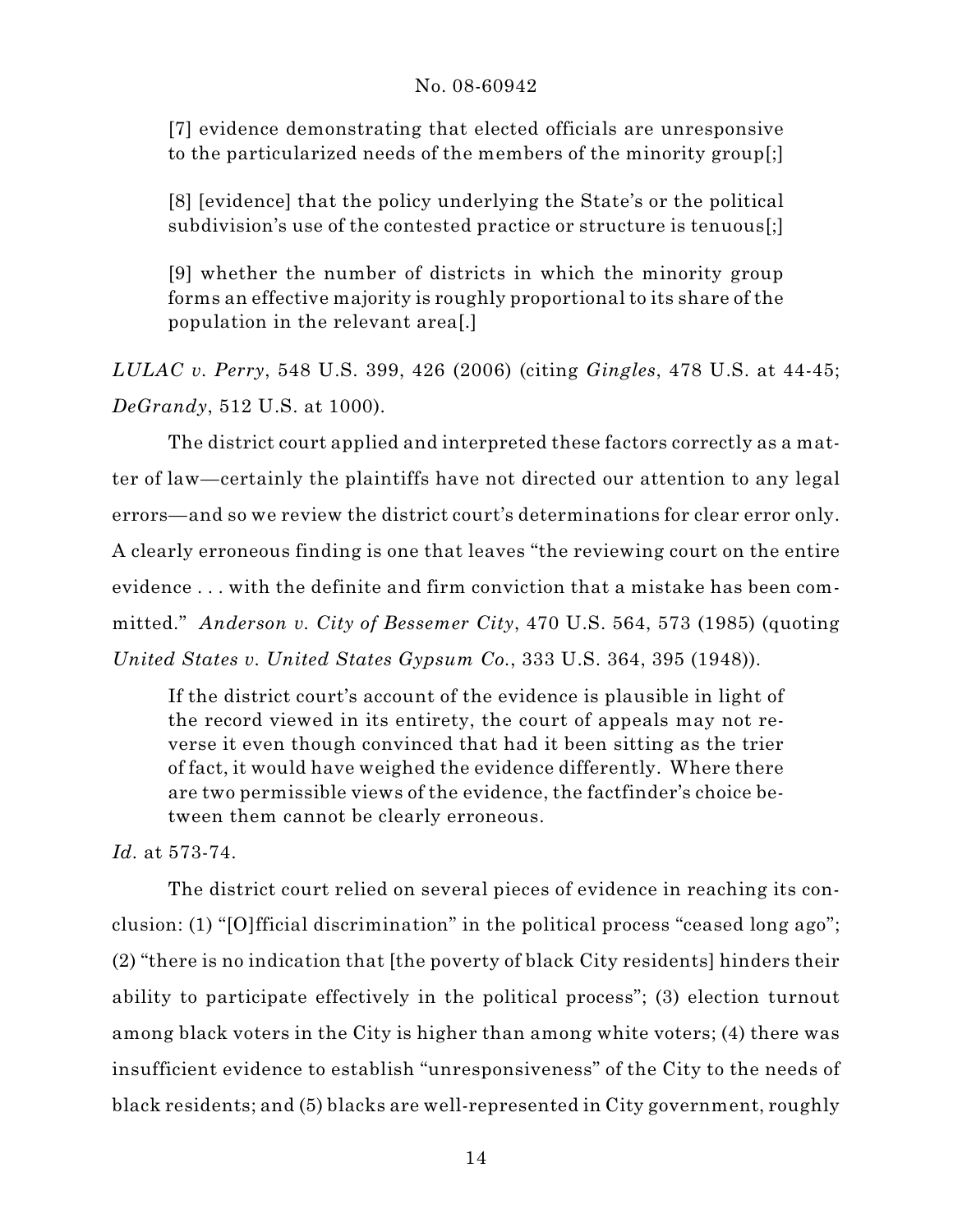in proportion to their population. Aggregated, these facts weigh directly against the plaintiffs on the first, third, fourth, sixth, seventh, and ninth of the totalityof-the-circumstances factors. The only factor found by the district court weighing in favor of the plaintiffs was the second, namely, the existence of polarized voting, a finding that neither side disagrees with.

Plaintiffs challenge the adequacy of the district court's review on two bases.<sup>17</sup> They argue first that the City's reliance on Census data for purposes of districting was improper, but they bring only generalized suspicions about the Census's accuracy instead of specific evidence. The Census is presumptively correct and typically must be rebutted with clear and convincing evidence. *NAACP v. Fordice*, 252 F.3d 361, 366 (5th Cir. 2001). If generalized suspicions such as the plaintiffs' were sufficient to cast doubt on the district court's findings, then courts could hardly ever rely on the Census. In the absence of data contradicting the Census, district courts have no reasonable alternative but to rely on it, and we see no reason to question the court's reliance in this case.

The plaintiffs also claim that the district court committed legal error with respect to the last factor in considering the proportionality of representation to voting age population (where the City's white population has a majority), rather than to the registered voter population (which favors the City's black residents). That argument is unsupported by the law. Voter registration figures are, at most, a factor within the district court's case-by-case discretion to consider in the *Gingles* totality analysis, and the plaintiffs give no legal argument indicating that the court abused its discretion here. No authority requires the district court

 $17$  The plaintiffs also mention pieces of evidence the district court allegedly failed to analyze sufficiently. Plaintiffs do not explain most of that evidence or show how it bears on the totality analysis. We decline to consider those evidentiary arguments, partly because we may not re-weigh the evidence as the plaintiffs ask, partly because they are waived for failure to brief, *United States v. Beaumont*, 972 F.2d 553, 563 (5th Cir. 1992), and partly because we do not consider the evidence to be substantial under *Velasquez.*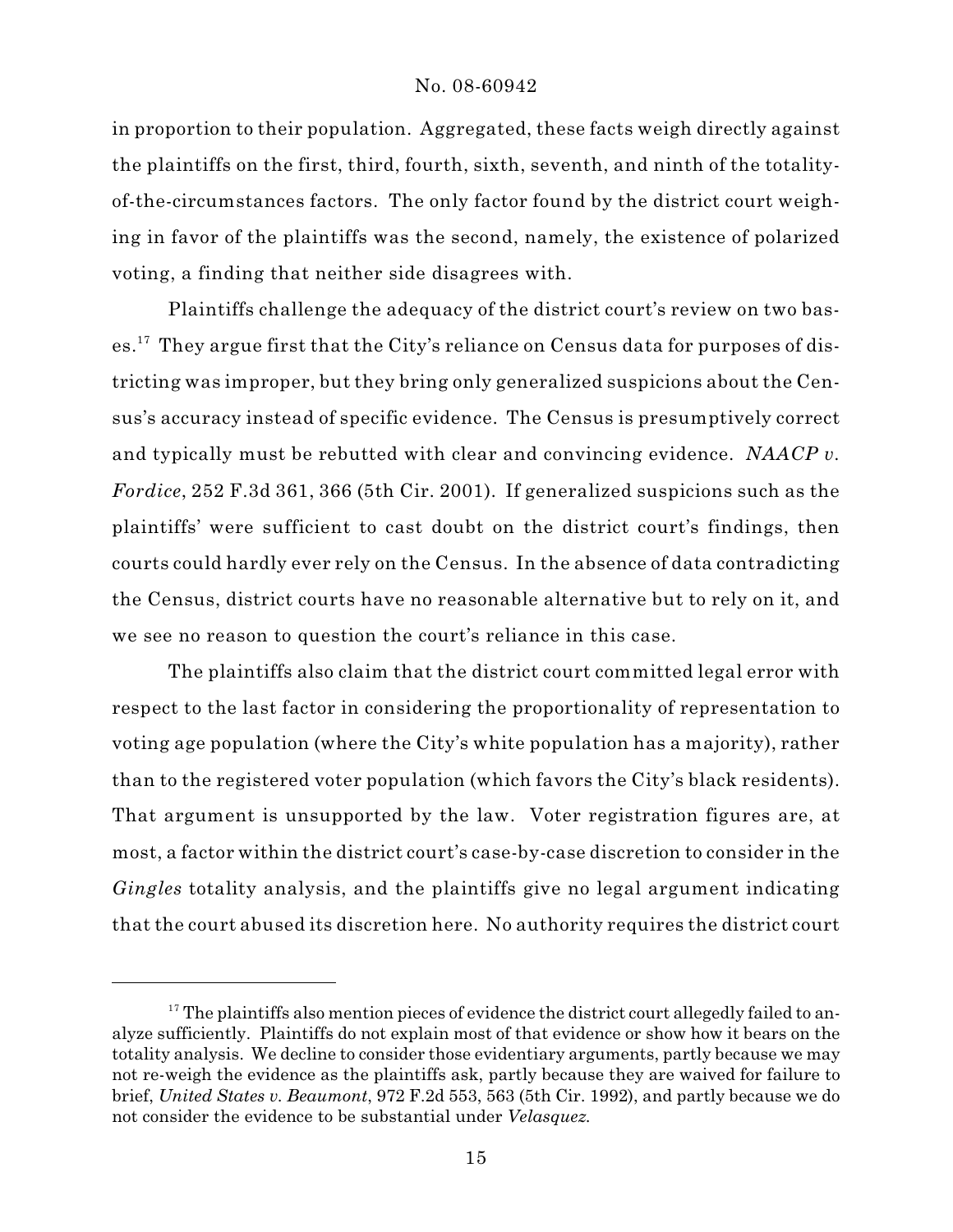to give voter registration figures special attention. *See DeGrandy*, 512 U.S. at 1017 n.14 (declining to decide which population figure is the best reference point for proportionality). In the end, "substantial proportionality" is what matters in the totality-of-circumstances analysis. *Id.* at 1015-16.

Registration figures should be treated with skepticism: Because voter registration responds to incentives, including the results of the political process, registration figures are inherently unstable. As a result, if registration percentages were the predicate for a redistricting, the percentages might actually change in *response* to the redistricting, potentially leading to further § 2 claims. Moreover, because "[u]se of a registered voter or actual voter basis [for apportionment] depends not only upon criteria such as govern state citizenship, but also upon the extent of political activity of those eligible to register and vote," those figures are "susceptible to improper influences" exerted by entrenched political powers. *Richardson*, 384 U.S. at 92.

This court in *Marshall v. Edwards*, 582 F.2d 927, 937 (5th Cir. 1978), followed the *Richardson* Court in urging against judicial reliance on voter registration data for similar reasons, stating that "reapportionment based on voter registration is allowable only if it produces a distribution of legislators not substantially different from that which would have resulted from the use of a permissible population basis." *Id.* (quoting *Richardson*, 384 U.S. at 93) (quotation marks omitted). Reliance on the more solid grounds of population figures therefore makes good sense in most cases, and the district court did not clearly err in its use of total voting age population.

### III.

We affirm also the district court's rejection of the plaintiffs' claim that the 2004 redistricting plan violates the one person, one vote principle of the Equal Protection Clause of the Fourteenth Amendment. That clause guarantees the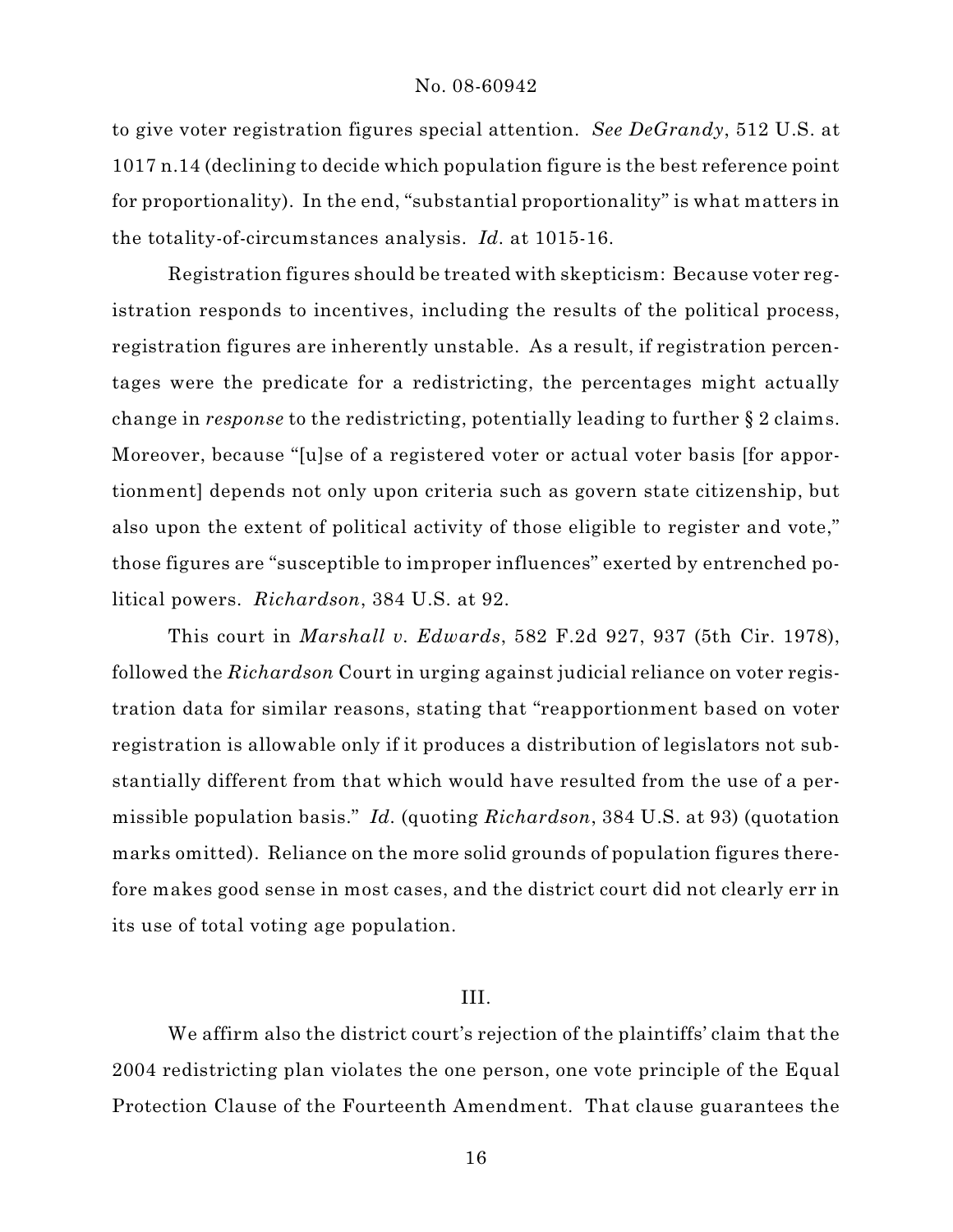opportunity for equal participation by all voters in local government elections. *See generally Avery v. Midland County*, 390 U.S. 474 (1968). Ideally, municipal apportionment schemes should distribute population equally across all voting districts or wards, but limited variances in population numbers per ward are permitted as long as they are unavoidable despite a municipality's best efforts to achieve exact numerical equality. *Sims*, 377 U.S. at 578-79. Some deviation may be permissible when it is in service of constitutionally permissible goals such as "maintain[ing] the integrity of various political subdivisions" and "provid[ing] for compact districts of contiguous territory." *Id.* 

If a population deviance exceeds 10%, it constitutes a *prima facie* case of invidious discrimination that requires the municipality to prove a legitimate reason for the discrepancy. *See Brown v. Thomson*, 462 U.S. 835, 842-43 (1983). If a population deviance is less than 10%, it is considered minor and does not suffice, alone, to make out a *prima facie* case of discrimination. Although deviation below that threshold does not provide a safe harbor, a plaintiff in such a case "must prove that the redistricting process was tainted by arbitrariness or discrimination." *Moore v. Itawamba County*, 431 F.3d 257, 259 (5th Cir. 2005) (per curiam).

The City's current districting plan, in which the dormitory students are included in Ward 1, has a deviation of 4.8%. The district court held that because the inclusion of the dormitory students in the apportionment base was permissible, the plaintiffs had failed to make out a *prima facie* case, and because they had presented no evidence of arbitrariness or discrimination, their claim failed as a matter of law. Once again, we review conclusions of law *de novo* and findings of fact for clear error. *Teague v. Attala County*, 17 F.3d 796, 796-97 (5th Cir. 1994) (per curiam).

The plaintiffs do not take issue with the district court's calculation of population deviations, nor do they point to any record evidence of arbitrariness or dis-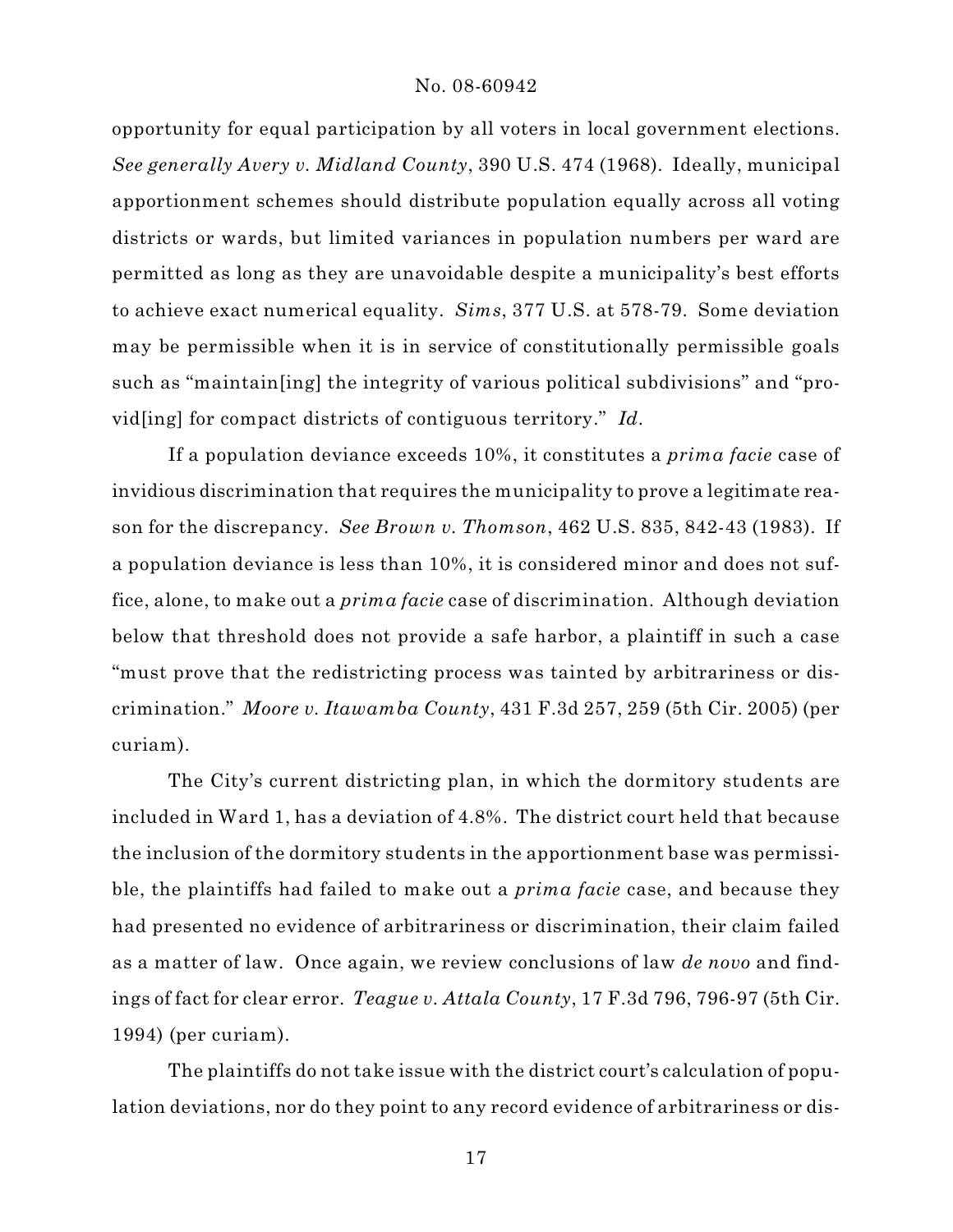crimination in redistricting. Instead, they merely repeat their argument that the City's districting should have been based on voter registration figures rather than the voting age population. Even if that were true—and once more we doubt it—that is not the evidence of arbitrariness or discrimination that they were required to bring. The plaintiffs needed to show some lack of honesty or good faith or the presence of discriminatory purpose in the City's decision to draw its districts as it did, *Moore,* 431 F.3d at 259, but have not done so. The district court's one person, one vote holding therefore stands.

In summary, the district court's treatment of the plaintiffs' claims is legally adequate, and there is no clear error. Its denial of those claims is therefore AFFIRMED.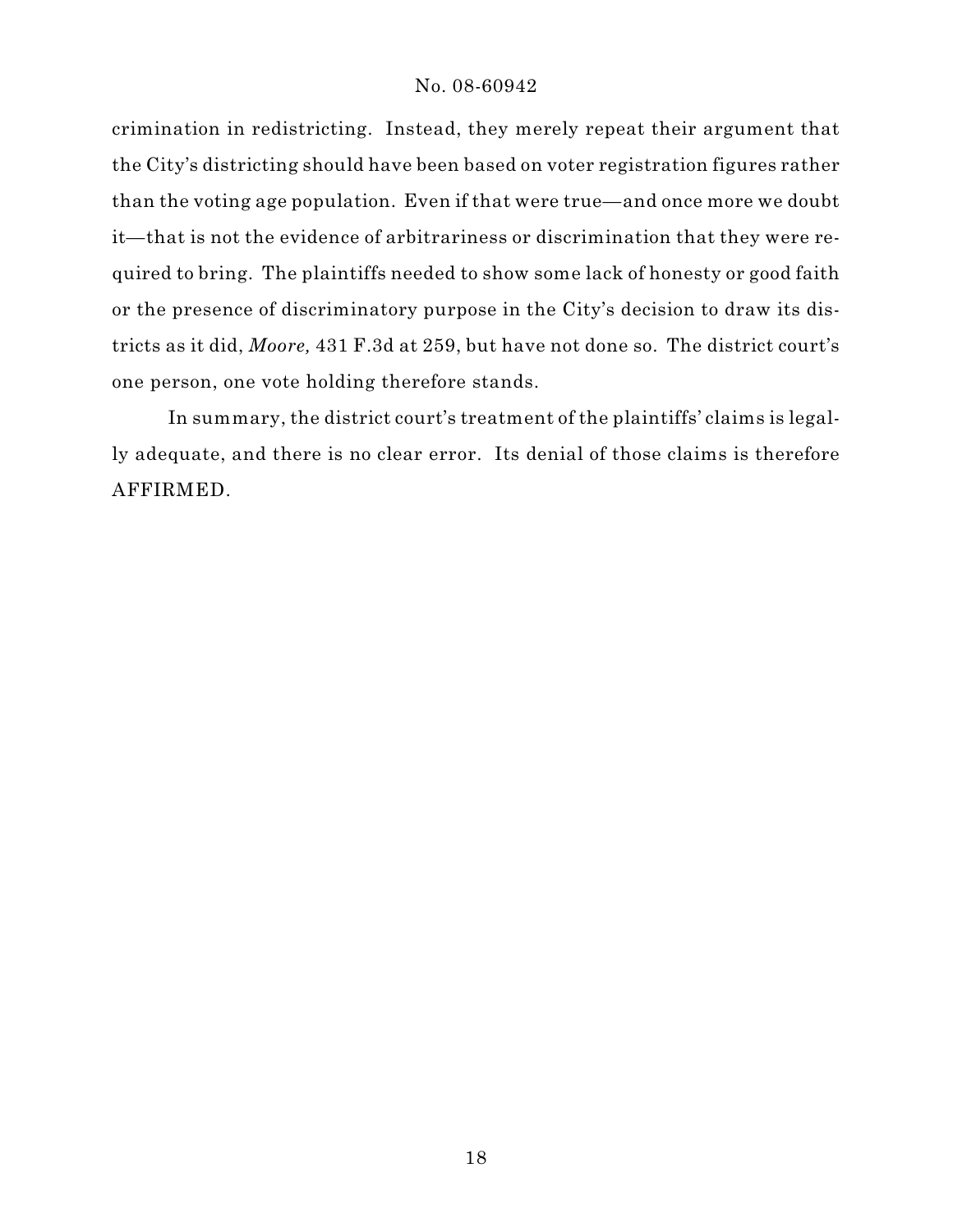DENNIS, Circuit Judge, concurring in part and dissenting in part.

I CONCUR in the majority opinion's treatment of the one person, one vote claim in this case. However, because I believe that the district court did not make sufficiently detailed findings of fact in support of its grant of summary judgment to the City of Hattiesburg on the first *Gingles* factor to enable us to conduct a thorough analysis under the Voting Rights Act, 42 U.S.C. § 1973(a), and because I disagree with some of the statements made by the majority in its unnecessary discussion of the totality of the circumstances test, I respectfully DISSENT from its holding on the Voting Rights Act claim. I address these two separate concerns in turn.

# **I.** *Gingles*

As the majority opinion correctly notes, the first *Gingles* factor requires a VRA plaintiff to prove that the minority group in question "is sufficiently large and geographically compact to constitute a majority in a single-member district." *Clark v. Calhoun County*, 21 F.3d 92, 94 (5th Cir. 1994) (citing *Thornburg v. Gingles*, 478 U.S. 30, 48-51 (1986)). The majority opinion, however, states that "plaintiffs typically have been required to propose hypothetical redistricting schemes and present them to the district court in the form of illustrative plans," and cites to a footnote in *Magnolia Bar Ass'n Inc v. Lee*, 994 F.2d 1143, 1151 n.6 (5th Cir. 1993) for this claim. The footnote in question notes that the first *Gingles* precondition "specifically contemplates the creation of hypothetical districts," but does not discuss any requirement of illustrative plans. Although illustrative plans may be a common approach taken by plaintiffs in Voting Rights Act cases – and are certainly a helpful method of providing evidence to be considered under the first *Gingles* factor - I do not read our case law to *require* such an approach.

In any event, however, the plaintiffs in this case presented an illustrative redistricting plan that likely showed that the African-American population in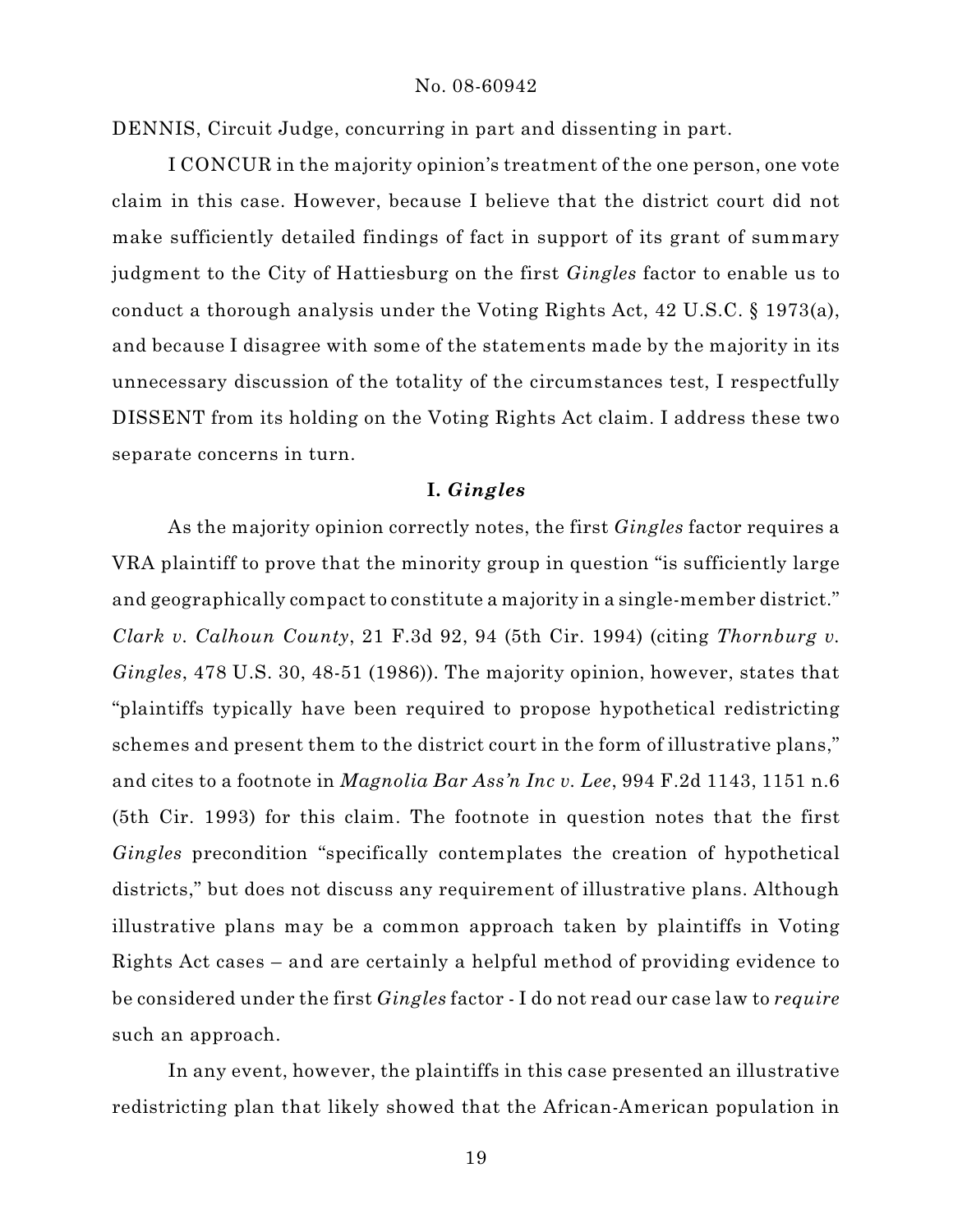Hattiesburg is "sufficiently large and geographically compact to constitute a majority in a single-member district," *Clark*, 21 F.3d at 94. It is impossible for this court to be certain, however, because the district court did not make sufficiently detailed fact-findings to enable us to conduct a proper review.

The majority opinion bases its holding on the first *Gingles* factor primarily on the fact that the plaintiffs did not present any method by which they proposed to ascertain which students living in the dormitories were in fact residents entitled to vote; according to the majority, since the exclusion of such students in a blanket dormitory-student exclusion would be illegal, the plan therefore failed. Maj. op. at 10. The majority acknowledges that our case law holds that a proposed redistricting plan need not be presented in court in a form that would be ready to be implemented immediately: "A plaintiff's proposed district is not cast in stone. It [is] simply presented to demonstrate that a majority-black district is feasible [in a given municipality]. If a § 2 violation is found, the [municipality] will be given the first opportunity to develop a remedial plan." *Clark*, 21 F.3d at 95 (citing *Westwego Citizens for Better Gov't v. City of Westwego (Westwego III*), 946 F.2d 1109, 1124 (5th Cir. 1991)). According to the majority, however, the failure to identify a method of ascertaining which students are entitled to vote is fatal to the plan. This narrow approach is at odds not only with the language of *Clark* and *Westwego III*, but also with the evidence presented. There was testimony at trial that at least 570 of the dormitory students were registered to vote. Clearly, there is in fact some way of discovering how many dormitory students are registered to vote or entitled to register to vote, and the parties have done so to some extent already. The district court's conclusory finding that there is "no reliable way" of discovering this number provides no details or analysis for this court to review.

Our case law is clear that Voting Rights Act cases require a heightened level of detail in district court factual findings: "We have stressed repeatedly the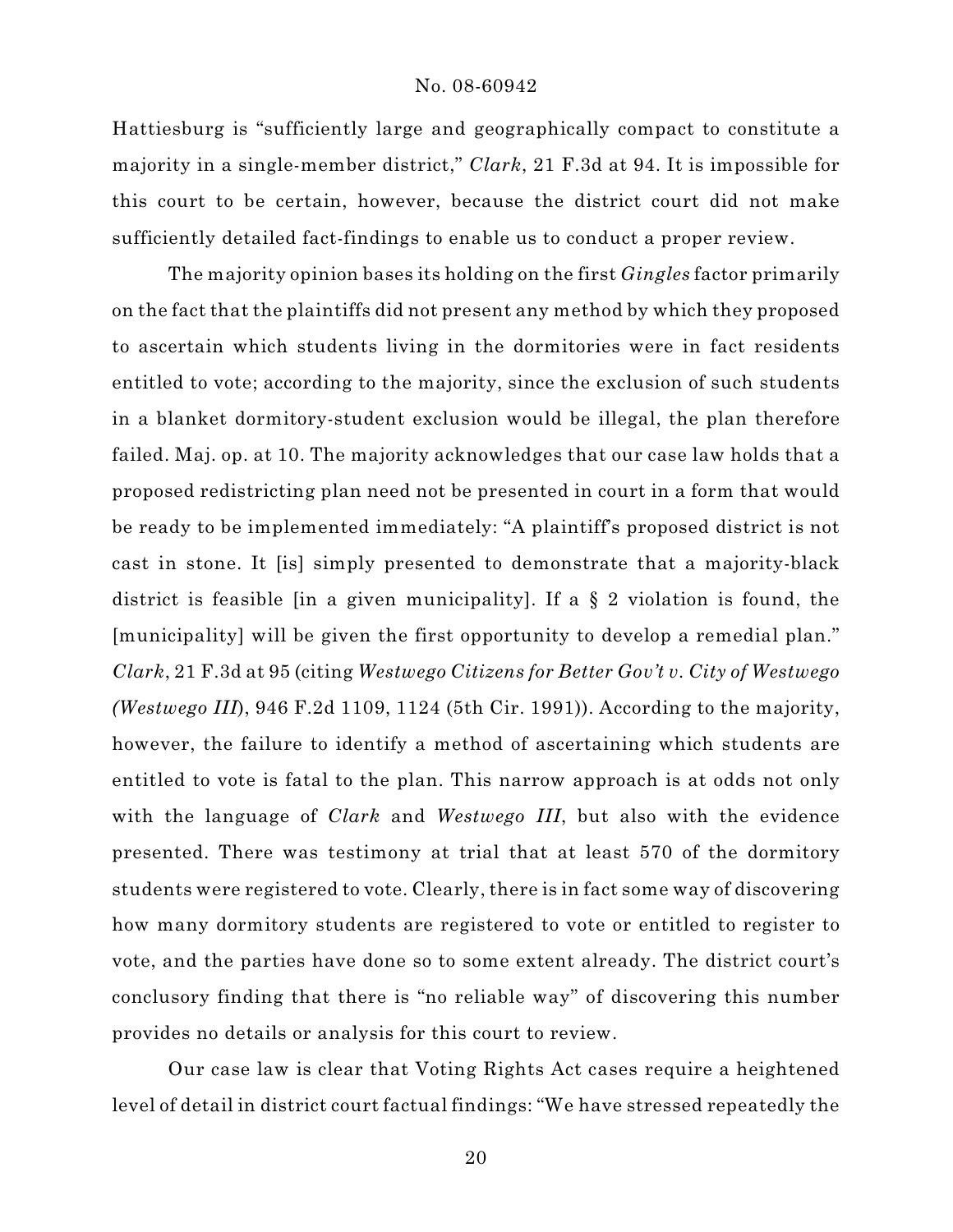special need for detailed findings of fact in vote dilution cases: . . . 'Perhaps in no other area of the law is as much specificity in reasoning and fact finding required, as shown by our frequent remands of voting dilution cases to district courts.'" *Westwego Citizens for Better Gov't v. City of Westwego* (*Westwego II*), 872 F.2d 1201, 1203 (5th Cir. 1989) (quoting *Velasquez v. City of Abilene*, 725 F.2d 1017, 1020 (5th Cir. 1984)); *see also Teague v. Attala County*, 17 F.3d 796, 798 (5th Cir. 1994) ("This court is unable to discharge our appellate function in voting rights cases without more guidance by the trial court concerning its credibility choices on the welter of evidence before it."). The district court's lack of factual findings may be traced to a mistaken understanding of the law not addressed by the majority opinion: namely, the district court appeared to assume that the plaintiffs would have had to prove that the City was already *legally required* to take the action proposed by their illustrative plan in order to prevail. No law supports such an assumption.<sup>1</sup>

This erroneous assumption by the district court (unsurprisingly provided with no citations to case law, since there is none that supports it) prevented it from making any additional factual findings as to the details of the plaintiffs' illustrative redistricting plan beyond the conclusory statement discussed above. I would therefore not affirm the district court's judgment in this respect, but

<sup>&</sup>lt;sup>1</sup> The majority opinion compounds this error to some extent when it finds that "no authority" supports the exclusion of the dormitory students in the plaintiffs' illustrative redistricting plan. Maj. op. at 12. The majority opinion seems to be characterizing the plaintiffs' plan as being a plan to exclude dormitory students whether legal residents or not – and certainly no authority supports excluding legal residents from the apportionment base. But the point is that the district court made insufficient factual findings for us to determine whether or not the illustrative plan could in fact be implemented, bearing in mind that the plan need not be in implementation-ready form when presented at trial. Insofar as the majority opinion is referring to the exclusion of dormitory students from an apportionment base generally, at least one district court in this circuit has implemented a similar approach in a VRA case, over a city's objections. *See Boddie v. Cleveland, Mississippi*, 297 F.Supp. 2d 901 (N.D. Miss. 2004).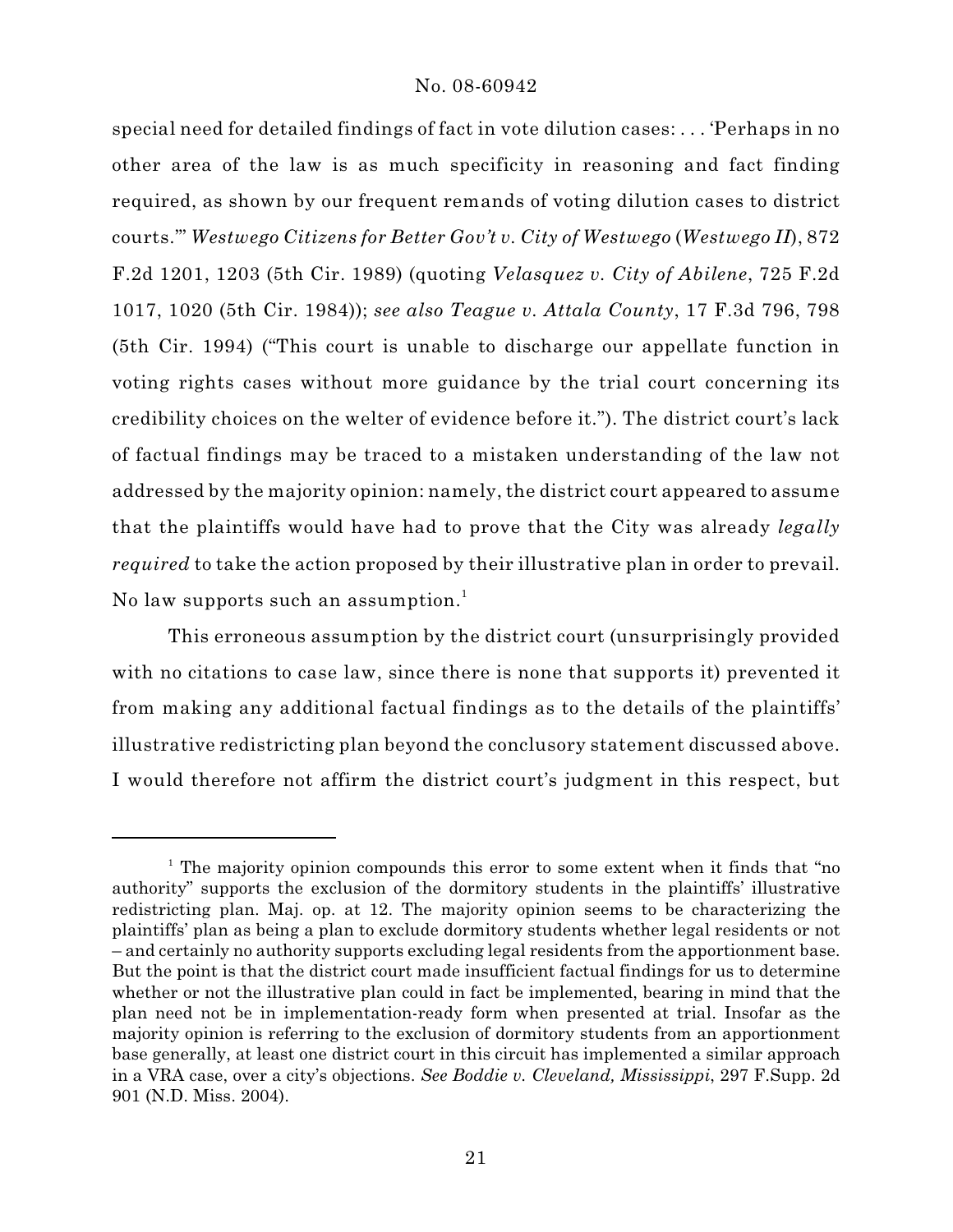would vacate and remand the case to that court for further fact-finding as to the feasibility of the plaintiffs' illustrative redistricting plan.<sup>2</sup>

## **II. Totality of the Circumstances**

After disposing of the case based on the first *Gingles* factor, the majority opinion goes on to affirm the district court's further finding that even if the plaintiffs had satisfied the *Gingles* preconditions they would not have satisfied the totality of the circumstances test that follows. The majority opinion's discussion of the case law surrounding the totality of the circumstances test is at times confused and therefore misleading. Since I believe the district court did not make sufficient factual findings to enable our review of the first *Gingles* factor, I express no opinion on whether the plaintiffs would have prevailed under the totality of the circumstances test, but I write to note my disagreement with the majority's interpretation of the controlling law.

The majority opinion begins its analysis of the totality of the circumstances test by characterizing the plaintiffs' objections to the use of Census data (as opposed to registered voter data) for the apportionment base as being only "generalized suspicions" about the Census. In fact, the plaintiffs provided both scholarly authority supporting the idea that the Census *generally* undercounts African-Americans, particularly African-American adult men, *see* Mary Mulry, Statistical Research Division, U.S. Census Bureau, *Summary of*

 $^2$  In so doing, I also take issue with the majority opinion's comment that "Any plan that splits USM into multiple wards, furthermore, would be highly suspect on its face." Maj. op. at 9. The majority opinion cites to *Sensley v. Allbritton*, 385 F.3d 591, 598 (5th Cir. 2004) for this proposition. The court in *Sensley*, however, merely noted that it was not clear error for a district court to reject a plaintiff's proposed redistricting plan where it, among other problems, both combined disparate communities and split an existing community. This does not lead to any such affirmative rule as the one the majority opinion pronounces, particularly since, if USM were indeed made up mostly of nonresident students who could not vote, it would not be the kind of traditional community-in-interest that voting districting lines are required to take into account.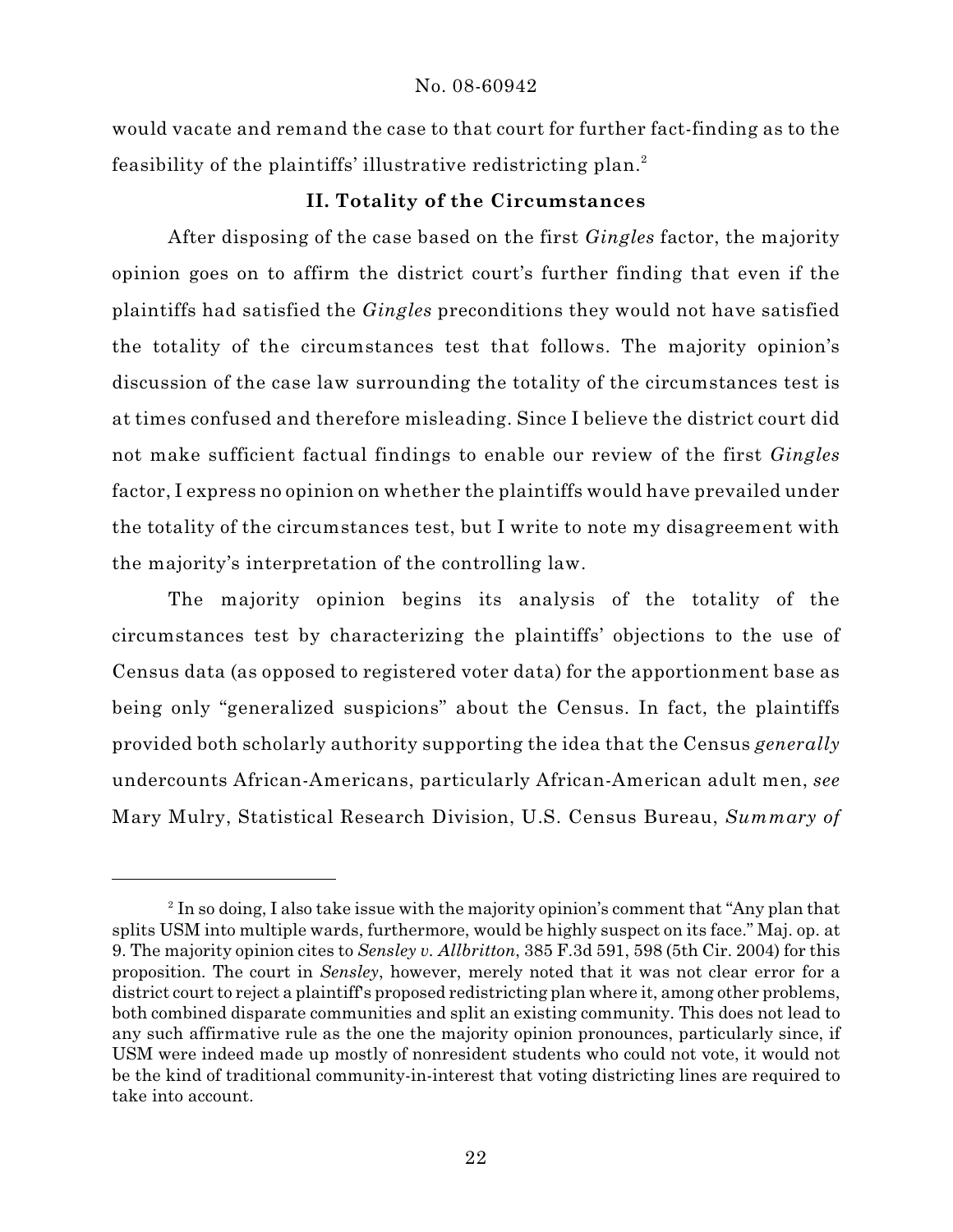*Accuracy and Coverage Evaluation for 2000 Census* 13, 15 (Feb. 28, 2006), and explained specifically that the Census data was inaccurate because it included temporary residents not entitled to vote in Hattiesburg, and because in a city with a large transient population (like a university or a military base), such figures are less reliable than registered voter figures, *see, e.g., Gaffey v. Cummins*, 412 U.S. 735, 746-47 (1973) ("[Census figures] tell us nothing of the other ineligibles making up the substantially equal census populations among election districts: aliens, nonresident military personnel, nonresident students, for example.").

The majority opinion goes on to express skepticism about the use of voter registration figures in Voting Rights Act cases, particularly for the proportionality analysis that makes up part of the totality of the circumstances test. This skepticism is unwarranted. The Supreme Court has always declined to choose a particular set of figures that are to be considered in determining proportionality under the Voting Rights Act (e.g., total population, voting-age population, or registered voters). *See, e.g., DeGrandy v. Johnson*, 512 U.S. 997, 1017 n.14 ("The parties dispute whether the relevant figure is the minority group's share of the population, or of some subset of the population, such as those who are eligible to vote, in that they are United States citizens, over 18 years of age, and not registered at another address (as students and members of the military often are). Because we do not elevate this proportion to the status of a magic parameter, and because it is not dispositive here, we do not resolve that dispute."). Voting-age population may indeed be the most common metric,

<sup>&</sup>lt;sup>3</sup> While, as the majority opinion notes, *Burns v. Richardson*, 384 U.S. 73 (1966), expressed concern about the potential for manipulation of voter registration statistics due to incentives for registration, the same opinion also noted that Hawaii, the state at issue in the case, had chosen to use registered voter numbers for its apportionment calculations because of the presence of a large number of nonresident military members and tourists who distorted the total population numbers. *Burns*, 374 U.S. at 94-95. Further, *Burns*, like the Fifth Circuit (continued...)